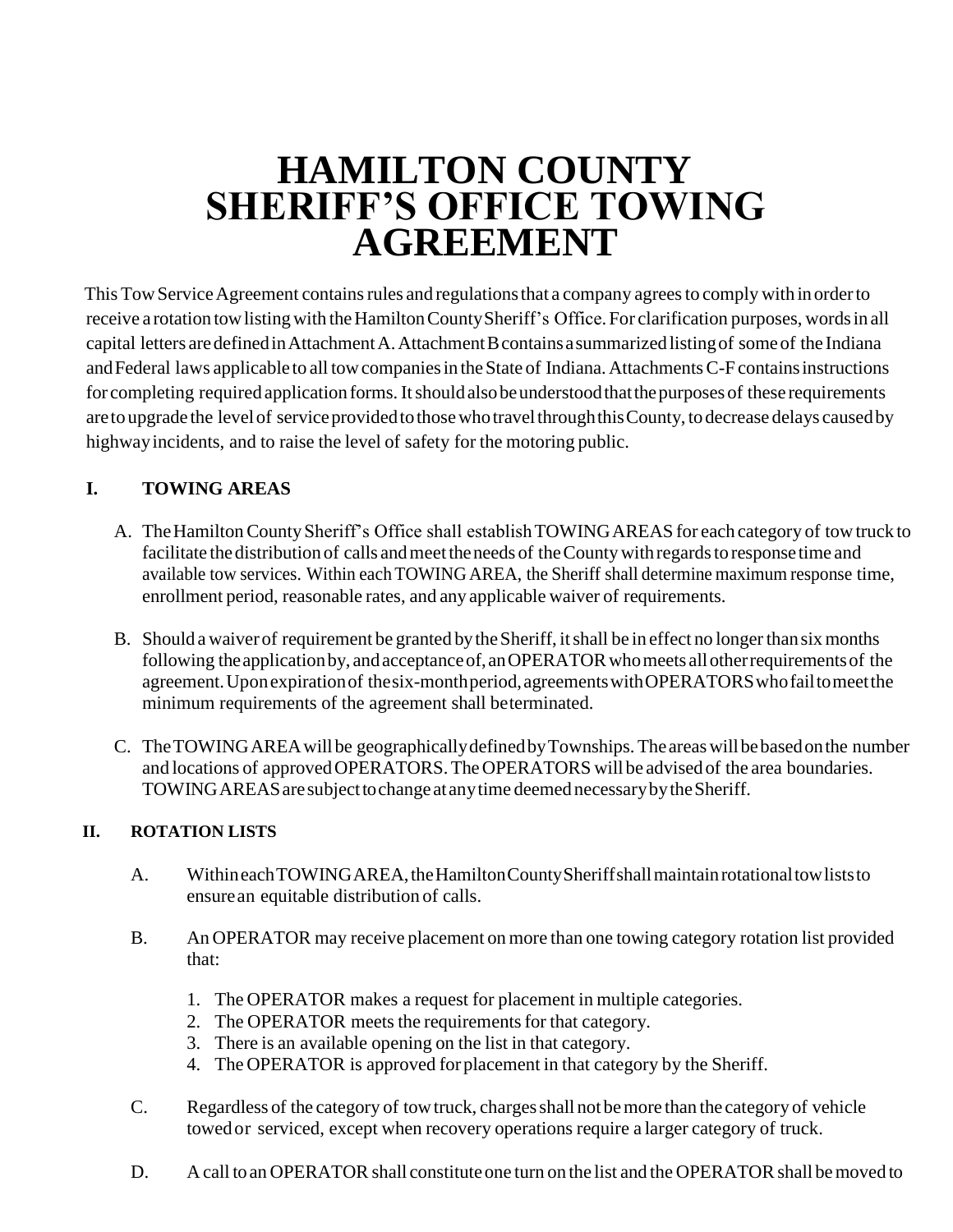the bottom of the list. This includes when the OPERATOR fails to answer the phone, is unable to respond, or is cancelled due to excessive response time. If it is determined that the OPERATOR is not needed and is cancelled bytheSheriff'sOffice, upto and including arrival atthe scene, there shall beno charges and the OPERATOR will be placed back on top of the list.

- E. If hookup orservice hasbegunandis cancelled bythevehicleowner or agentthere shall beno charge and the OPERATOR shall be placed back at the top of the list.
- F. If two ormore OPERATORS are called to thesame incident, distribution of the vehiclesshall be at the discretion of the Hamilton County Sheriff on-scene OIC.
- G. TheHamiltonCountySheriff's Office on-sceneOICmaydirect anOPERATORtomovevehicles tohelpclear a roadway or for lifesaving operations. OPERATORS shall provide the requested assistance.
- H. A Hamilton County Sheriff's Office OIC may direct an OPERATOR to dispatch more than one tow truck to a multi-vehicle collision scene in response to a rotation tow call. As a general rule, one OPERATOR will be asked to handle one vehicle involved in a single crash. If that crash involves the use of both Heavy Duty and Light/Medium Duty tow trucks, the choice for both will be made from the Heavy-Duty list and a turn will be recorded for that OPERATOR on both lists. If the OPERATOR from the Heavy-Duty list is not also approved for the Light/Medium Duty list, the next available Light/Medium Duty OPERATOR will be dispatched to the scene for that class of vehicles. Refer to Section VI.D. for more information on sub-contracting of services.
- I. Nothing in this agreement shall prevent a vehicle owner from requesting the service of their choice, if the situation dictates. If the vehicle owner requests a specific towing service for a private tow and that service happens to be on the rotation list, the OPERATOR will not be assessed a turn.
- J. Vehicles being impounded by the Hamilton County Sheriff shall be towed by a PRIMARY list rotation tow truck. The vehicle owner will not have a choice when the vehicle is being impounded.
- K. If a specific tow service has been designated for use in fatalities, homicides, etc. by the County Coroner or lead Investigator, their decision will be used whenever possible and the tow service will be assessed a turn on the list.

# III. **TOW TRUCK CLASSIFICATIONS**

- A. An OPERATOR shall equip and maintain tow trucks covered under this agreement in accordance with the provisions set forth in the Indiana Vehicle Code and consistent with industry standards and practices.
	- 1. Towing vehicles must be registered as a RECOVERY VEHICLE with the Indiana BMV and meet the equipment provisions of IC 9-18.1-16-1 and IC 24-4-6-2. Heavy duty towing vehicles may also be registered as an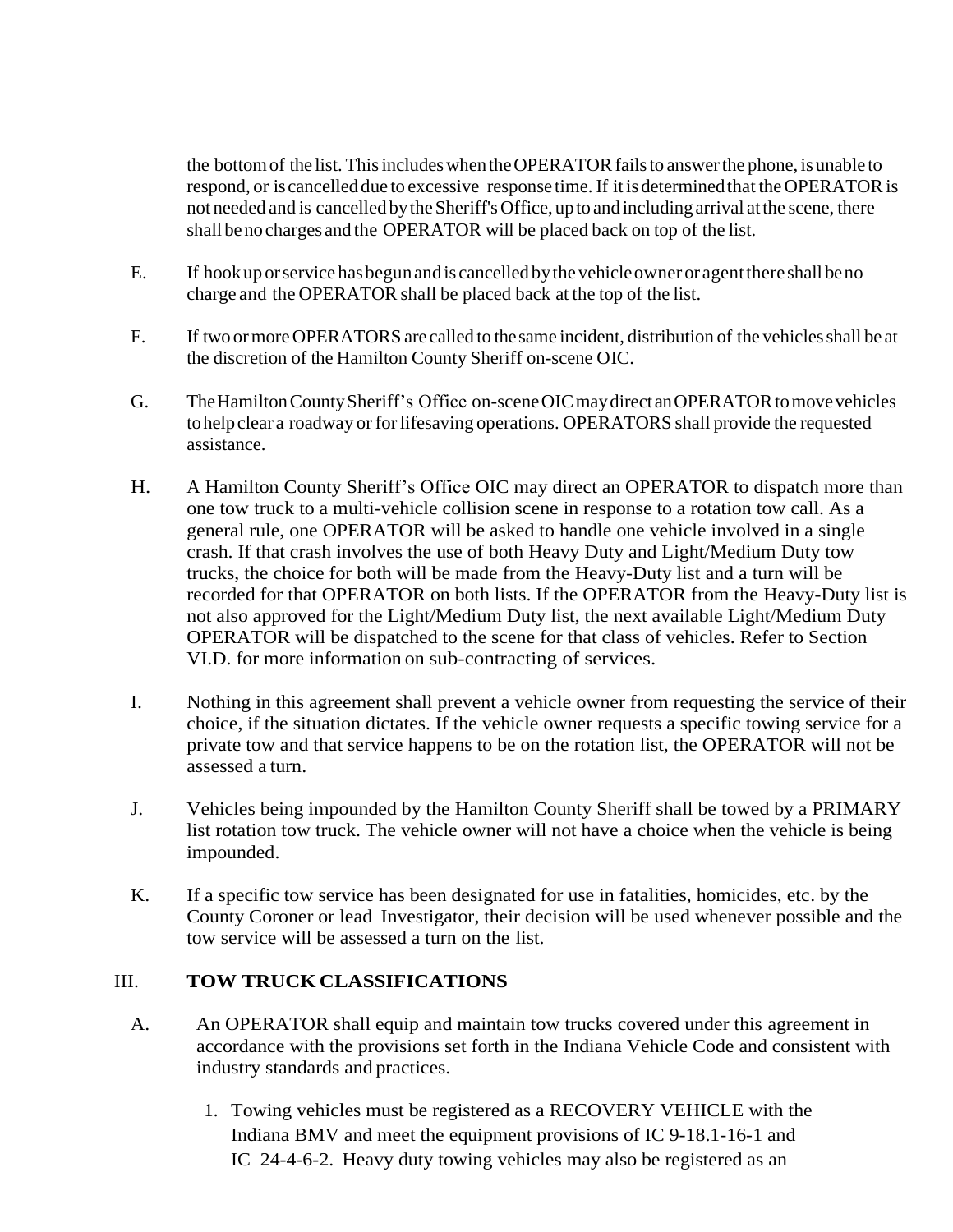### APPORTIONED WRECKER if the OPERATOR desires to do so.

- 2. Each vehicle must also carry provisions to clean off the roadway at crash scenes (i.e., broom, shovel, oil dry, etc,).
- 3. Each towing vehicle must be clearly marked with the business name to be readily identifiable to an officer on the scene.
- B. There will be two classes of tow trucks covered under this agreement, however a "Service Class" may be added later.

# 1. **Heavy Duty Towing/Recovery Wrecker**

- a. An OPERATOR shall maintain at least one three axle (or larger) tow truck with a manufacturer's Gross Vehicle Weight Rating (GVWR) greater than 26,001 pounds. The truck shall be equipped with air brakes and must be capable of providing air to the towed vehicle. This class will service the routine towing needs for abandoned, impounded, and trucks/tractors/trailers that are not badly damaged, over-turned or do not require special recovery/towing techniques or equipment.
- b. The OPERATOR must maintain insurance and liability coverage at or above the federal guidelines for Heavy Duty Towing Operators.
- c. An OPERATOR shall maintain at least one 40-ton (or larger) tow truck with a rotating boom and out-riggers for stabilizing the wrecker. This class will service the specialized towing needs of abandoned, impounded, and wrecked trucks/tractors/trailers that are over-turned or that may require special recovery/towing techniques or equipment. The emphasis for this class is to enhance the "interest of public safety" by opening driving lanes of the interstate or state highway faster, requiring the restriction of lanes less frequently, and restricting them for a shorter duration of time. A higher level of performance expectation will be placed on this class of OPERATOR, requiring a higher level of skills, knowledge, equipment, and professionalism.
- d. The OPERATOR must own an air bag recovery system used to assist in up righting overturned tractor-trailer combinations and must be trained and experienced in the system's use. Specific air bags designed for tanker up righting are optional.
- e. The OPERATOR must employ experienced operators that have received special training, covering all aspects of heavy-duty vehicle recovery,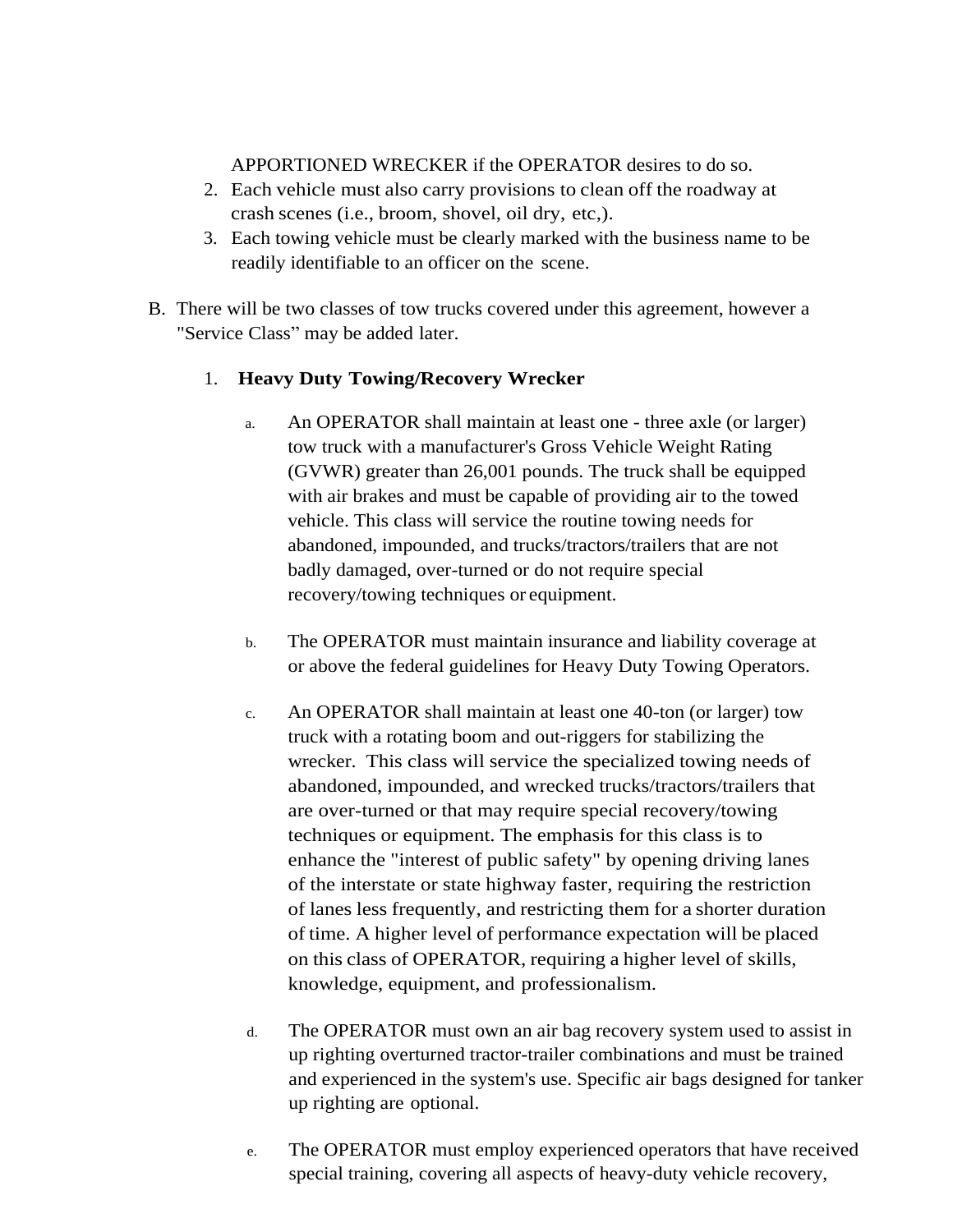including tanker recovery, hazardous material transporting, recovery winching, load shifting, air bag systems, and single lane up righting techniques. The OPERATOR or a company representative must attend at least one national trade show or one nationally recognized heavy-duty recovery training course annually to help keep the company current on new information in the industry. The OPERATOR must provide documentation of attendance at one of these events. The OPERATOR must also provide a list of recovery qualified drivers with their application.

- f. The OPERATOR must own a "box" type (48 foot minimum) semitrailer and an "equipment roll off'' type (48 foot minimum) trailer with winch that can be used to facilitate the removal of cargo which requires offloading at a recovery site. Additionally, the OPERATOR must own or have immediate access to other specialized equipment such as refrigerated and tanker trailers, mechanical broom street sweeper, livestock trailers and experienced livestock handlers, front-end loaders, fork trucks, etc. used to recover spilled, lost, or damaged loads. Note: A 48-foot or, larger refrigerated semi-trailer may be substituted for the "box" type trailer requirement listed above.
- g. The OPERATOR shall maintain insurance and liability coverage at or above the federal guidelines for heavy duty towing and recovery operators.
- h. The Sheriff may allow some deviation from these standards.
- i. An OPERATOR from this class requiring assistance with the recovery of a vehicle and/or load may only use another approved OPERATOR from this same class. Deviation requires the permission of the at scene Hamilton County Sheriff's Office OIC.

# 2. **Light/Medium Duty Wrecker**

- a. An OPERATOR shall maintain a minimum of three tow trucks with a manufacturers Gross Vehicle weight Rating (GVWR) less than 26000 pounds with wheel lift capability, and one of the three must be a slide bed truck.
- C. To properly and safely tow and service the wide variety of vehicles being operated on the highway, a towing procedure may require the use of auxiliary equipment specifically designed for the purpose. This auxiliary equipment should be used when recommended. The OPERATOR should submit a listing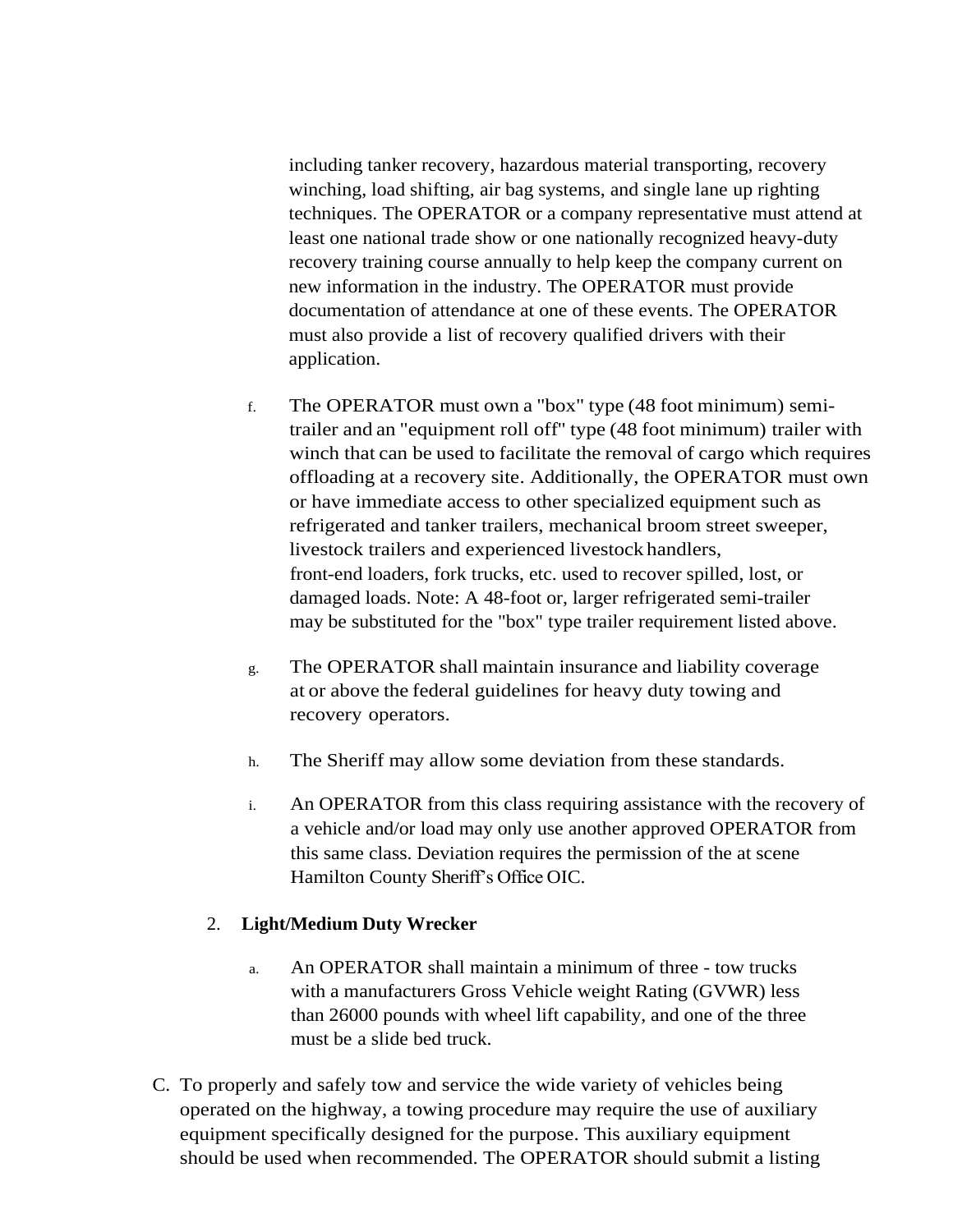of specialized service and auxiliary equipment available from their business and specify if it is their own or available through sub-contracting and who the sub-contractor would be.

- D. The Sheriff may divide each category into a PRIMARY and an ALTERNATE listing of service providers. Those providers placed on the ALTERNATE list will be only used during periods of high calls for service. ALTERNATE list OPERATORS will NOT be used for impounds. OPERATORS placed on the ALTERNATE list may be moved to the PRIMARY list (and vice versa) at the discretion of the Sheriff.
- E. The OPERATOR shall not respond equipment to a Hamilton County Sheriff's Office call that is not in safe and lawful operating condition.

# IV. **TOW DRIVERS**

- A. The OPERATOR shall ensure that only qualified and competent tow drivers respond to calls initiated by the Hamilton County Sheriff's Office. Tow drivers shall be at least 18 years old and possess the following minimum Class Driver's License:
	- 1. Heavy Duty Towing/Recovery Wrecker A valid CDL and valid medical certificate.
	- 2. Light/Medium Duty Wrecker A valid Chauffeur license or CDL, and valid medical certificate.
- B. The Heavy Duty Towing/Recovery Wrecker CDL must be endorsed to allow operation of special vehicle configurations and/or special cargoes.
- C. The OPERATOR shall maintain a current list of drivers and their license information, which shall be made available to the Hamilton County Sheriff's Office upon request. Copies of all drivers' licenses and medical certificates must be submitted with the application to tow for the Hamilton County Sheriff's Office. Allowing unlicensed or improperly licensed drivers respond to Hamilton County calls will be cause for immediate suspension from the towing list.
- D. It is strongly recommended that all drivers and other towing company employees be required to wear reflective vests or reflective clothing while outside of their vehicle at the scene of an incident.

# V. **RATES**

A. Fees charged for response calls originating from the Hamilton County Sheriff's Office shall be reasonable and not in excess of those rates charged forsimilar services provided in response to requests initiated by any other public agency or private person. The reasonableness of the fees charged will be determined in the following manner: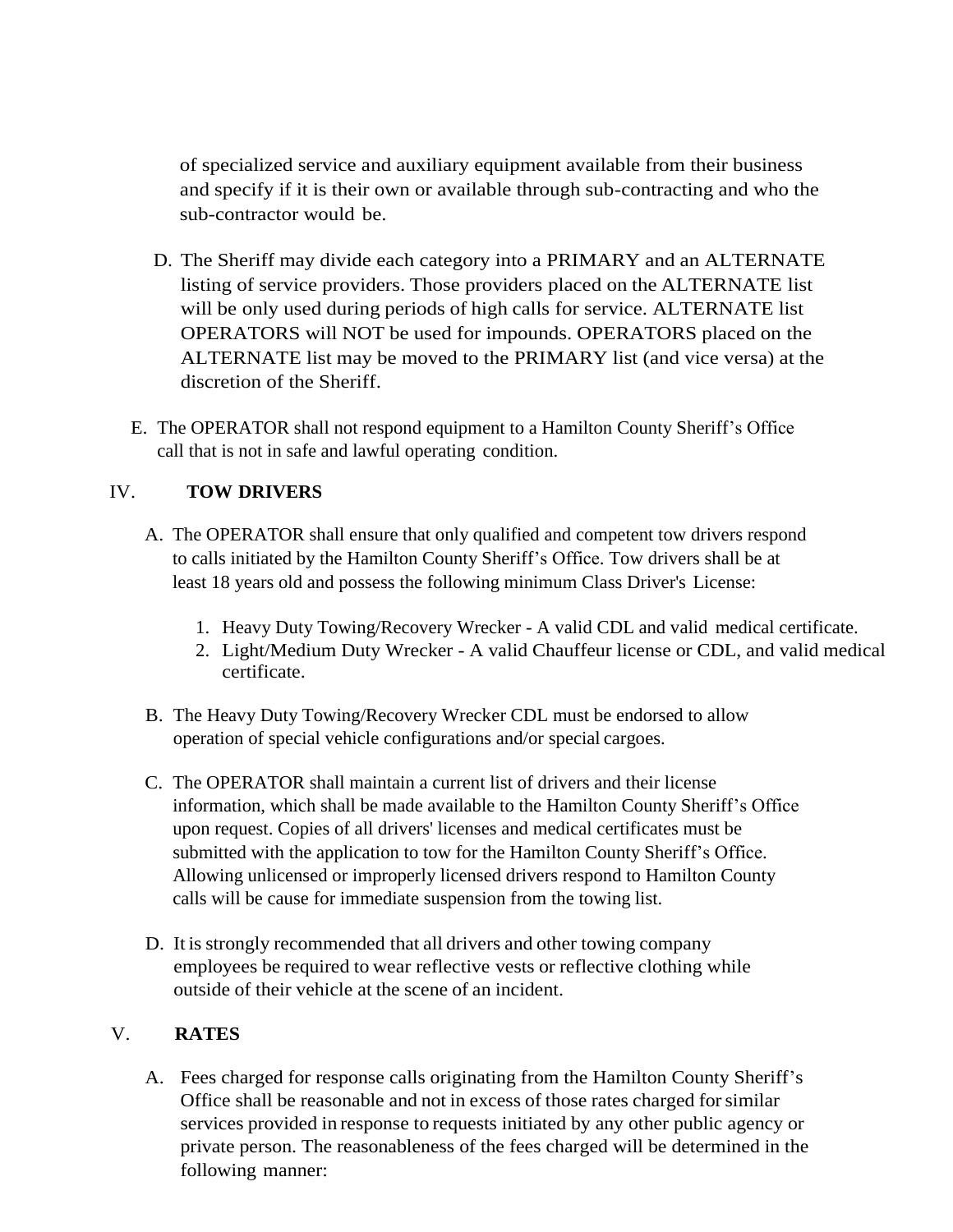- 1. The OPERATOR shall submit their proposed rate to the Hamilton County Sheriff's Office. The Hamilton County Sheriff's Office shall determine the reasonableness of the rate, based upon the proposed rates submitted
- 2. Any change in rate must be approved by the Hamilton County Sheriff's Office.
- B. The rate for towing shall be from the pick-up location to the drop off location. As a general rule this should be a flat rate for a drop off anywhere in the assigned TOWING AREA. Destinations outside of the TOWING AREA will be charged on a per mile basis only for those miles beyond the TOWING AREA boundary. Requests for towing to locations outside of the TOWING AREA must be made by the vehicle owner. It is the responsibility of the OPERATOR to inform the vehicle owner of this additional cost prior to conducting the tow.
- C. Additional charges for crash recovery operations beyond normal hook up and scene clean up shall be itemized and reasonable. Charging of excessive or unreasonable rates, as determined by the Sheriff, shall be cause for immediate removal from the rotation list.
- D. Secondary towing requested by the customer may be negotiated by the OPERATOR in accordance with standard business practices. ·
- E. There shall be no additional fee charged for after hour release of vehicles stored at the OPERATOR'S facility.
- F. Storage Fees
	- 1. The OPERATOR shall submit their proposed storage fees, for inside and outside storage. The Sheriff shall determine the reasonableness of the fees for inside and outside storage, based upon the proposed fees submitted.
	- 2. Monthly, the OPERATOR shall notify the Hamilton County Sheriff's Office in writing of any vehicles impounded by the Hamilton County Sheriff's Office that remain in storage for periods in excess of 30 calendar days.
- G. Vehicles stored shall be charged by the calendar day based on the time the towed vehicle is dropped at the storage lot.
- H. The schedule of rates charged by the OPERATOR shall be made available upon request to person(s) for whom the tow services were provided or his/her agent. The customer should be provided an itemized list of charges that is above and beyond the flat rate towing charge.

# VI. **RESPONSE TO CALLS**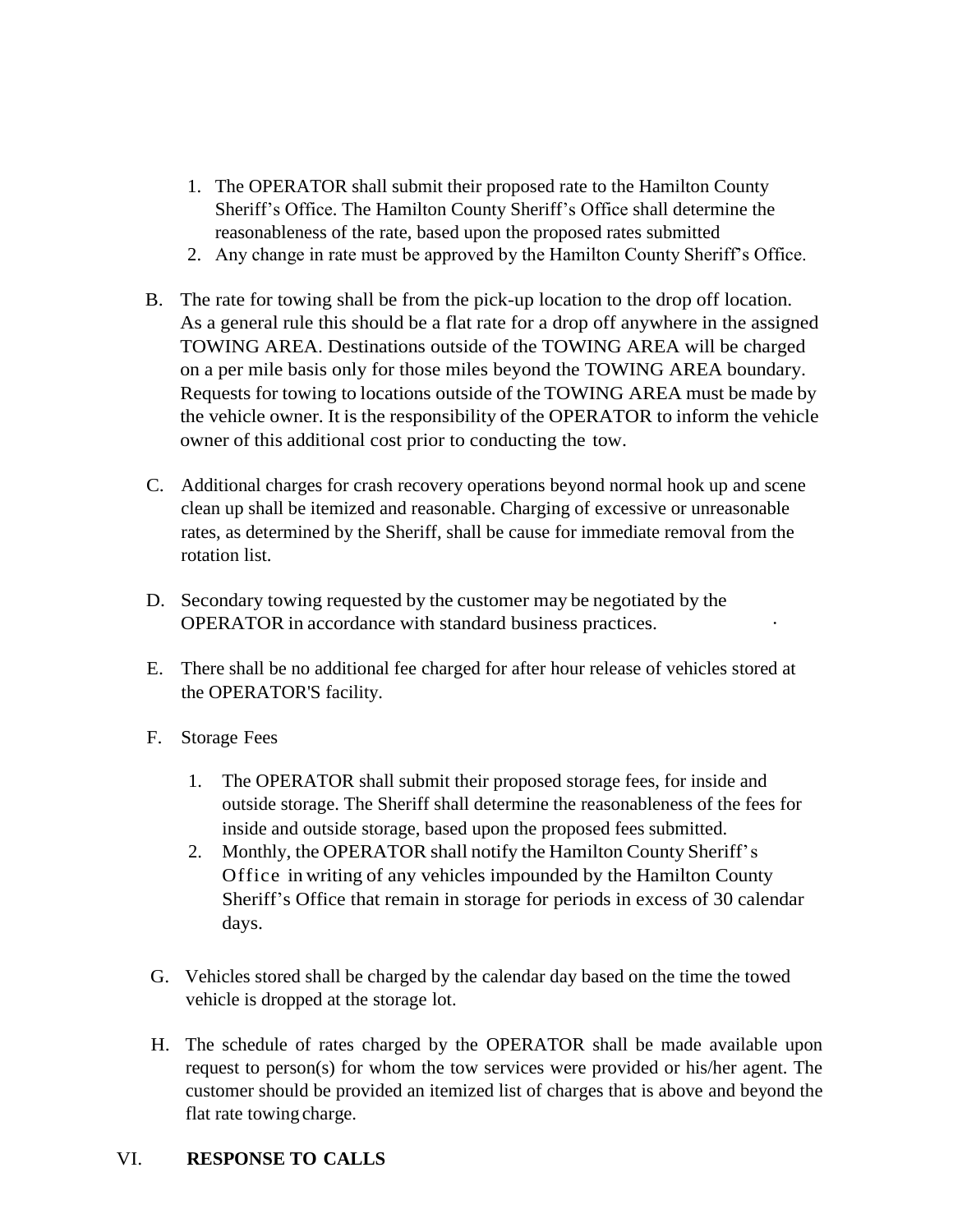- A. The OPERATOR shall respond to calls 24 hours a day, seven days a week, within the maximum RESPONSE TIME as established by the Hamilton County Sheriff's Office. An OPERATOR must provide the Sheriff's Office with a current direct access telephone number where they may be contacted; no answering services will be authorized: The OPERATOR will insure that all Hamilton County Sheriff's Office calls are given priority over other private and non-emergency calls.
- B. The maximum RESPONSE TIME is twenty-five (25) minutes from the time the Hamilton County Communications dispatcher contacts the OPERATOR to the time the driver arrives on the scene, unless exigent circumstances exist. The OPERATOR is responsible for informing the Hamilton County Communications dispatcher that the tow truck will be delayed and why.
- C. The OPERATOR will advise the Hamilton County Communications dispatcher, at the time of notification, if they are either unable to respond or unable to meet the maximum RESPONSE TIME. If, after accepting the call, the OPERATOR is unable to respond or will be delayed in responding, the OPERATOR shall immediately notify the Hamilton County Communications dispatcher.
- D. Any OPERATOR called to "sub contract" for another OPERATOR with special equipment, etc. must be on the Hamilton County Sheriff's Office authorized list of OPERATORS unless exigent circumstances exist, as determined by the on-scene OIC. Any vehicle towed by a sub-contracting OPERATOR must be taken to the facility of the originally called OPERATOR (unless handled as a private tow) and the original OPERATOR is responsible for all associated paperwork and record keeping. The subcontracting OPERATOR shall also be assessed a turn on the rotation list. As a general rule, sub-contracting is discouraged but may be necessary in certain situations. The Sheriff reserves the right to disqualify any OPERATOR or OPERATORS that use sub-contracting to unfairly circumvent the rotation list or other Hamilton County Sheriff's Office guidelines. An OPERATOR may not subcontract for services in a TOWING CLASSIFICATION in which they are not qualified, without the permission of the Sheriff or his designee.
- E. Three (3) failures to respond and/or failures to meet the maximum RESPONSE TIME requirements during any consecutive thirty-day period shall constitute a violation of the terms and conditions of this agreement.
- F. The OPERATOR must provide communications between their dispatch center and their driver via two-way radio, or cellular telephone.

# VII. **STORAGE FACILITY**

A. The OPERATOR shall provide adequate security of vehicles and property at the place of storage. As a minimum, a fenced or secure enclosed locked area shall be provided. An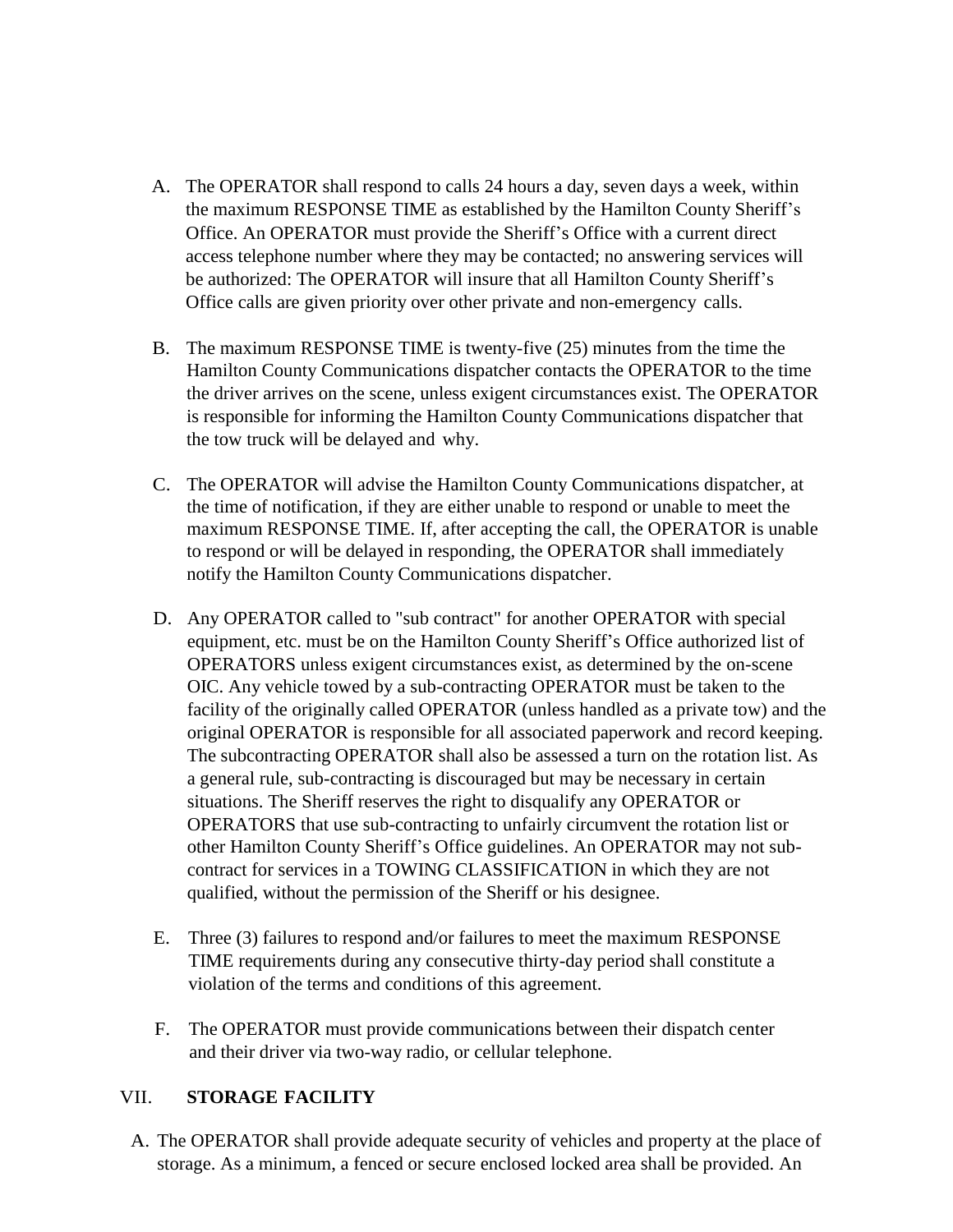area that is under video surveillance is preferred. The OPERATOR is responsible for the reasonable care, custody, and control of any property contained in towed or stored vehicles. The Operator should have at a minimum, storage for 6 vehicles outdoors and 1 vehicle in indoor storage.

- B. The OPERATOR shall contact the Hamilton County Sheriff's Office and receive permission prior to the removal of property from an impounded vehicle and will provide a receipt, with a copy placed in the impounded vehicle. The OPERATOR shall release personal property from the vehicle at the request of the vehicle owner or his/her agent after notification to the Hamilton County Sheriff's Office. Personal properly is considered to be items that are not affixed to the vehicle. Devices such as radios, speakers, etc. that have been wired into the vehicle's systems are deemed to be affixed. Items such as clothing, papers, tools, etc. are not considered to be affixed. Registration plates are considered to be part of the vehicle and should not be released separately from the vehicle. However, if the registration plate does not belong to the owner of the vehicle, the plate should be released at the request of the rightful owner. Any question about the release of vehicles or property should be directed to the Hamilton County Sheriff's Office. The decision of the on scene OIC is final and should be followed.
- C. The storage facility shall normally be at the same location as the business address. If not at the same location, there shall be no charge for any additional distance traveled to and from a secondary location. The vehicle and personal property shall be released at the primary storage facility upon request of the owner or a person having a legal entitlement to the vehicle. Prior to the utilization of new storage facilities that were not listed on the application for rotation tow listing, the OPERATOR shall obtain the Sheriffs approval and furnish the address.
- D. The storage facility shall be manned twenty-four hours a day, seven days per week and the OPERATOR shall allow vehicle releases at any time of the day or night.
- E. Authorization to release any impounded vehicle must be obtained from the impounding officer prior to the release. The minimum requirement for release of any vehicle that must be shown is proof of proper registration, proof of ownership, and a licensed driver. The vehicle may be held for additional requirements at the discretion of the impounding officer. The OPERATOR should inquire as to any other requirements when calling the Hamilton County Sheriff's Office for a release authorization. Any deviation from the standard release requirements are at the discretion of the Sheriff. The OPERATOR should record the name of the officer authorizing the release on their towing record. Vehicles sent to State Sale must be called for release when the approval for sale has been obtained.

#### VII. **INSURANCE**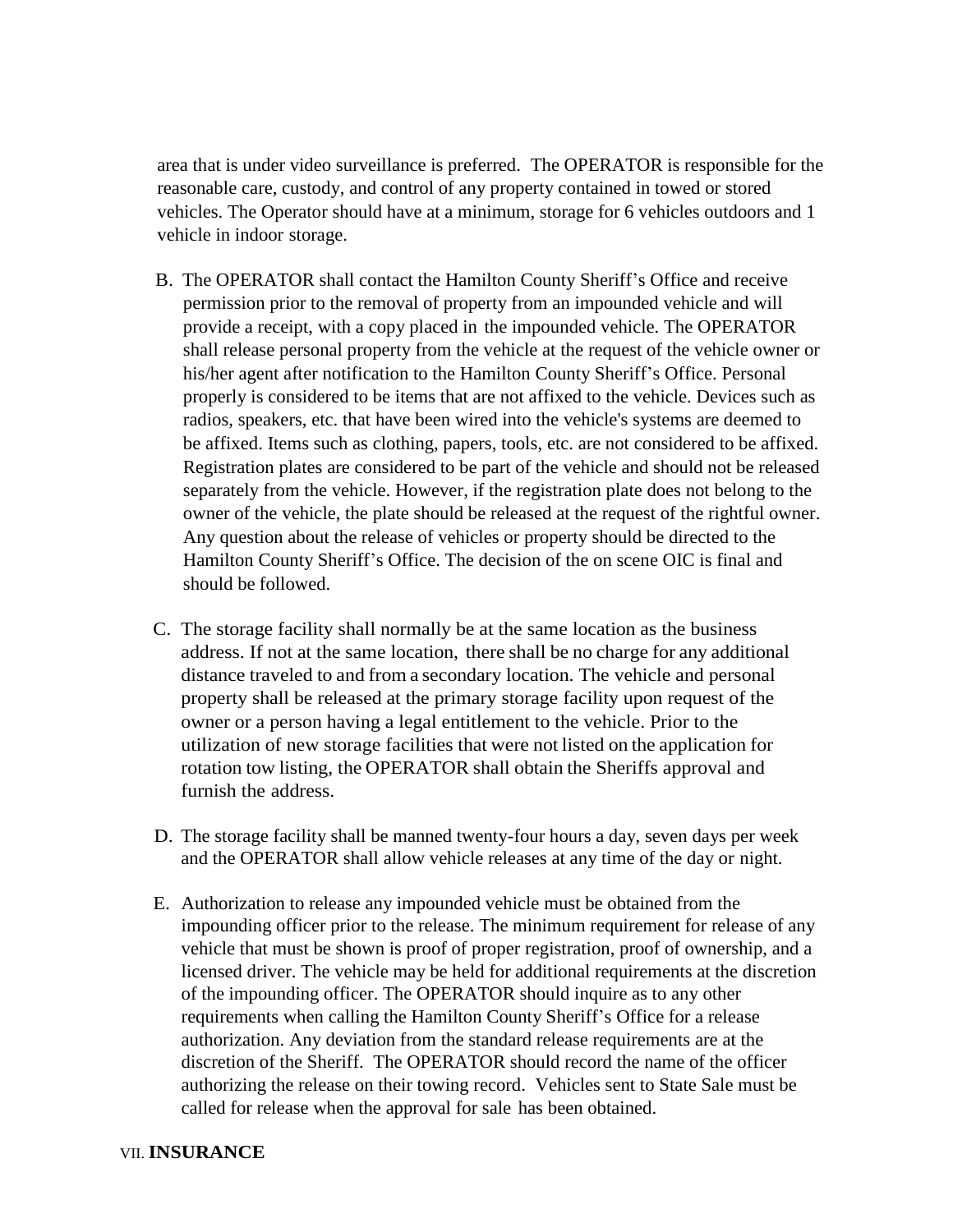- A. Heavy Duty Towing/Wrecker OPERATORS shall maintain the minimum levels of coverage suggested in the federal guidelines (currently suggested minimum of \$750,000.00) for heavy duty towing operations and heavy-duty recovery operations, respectively. This includes vehicular and facility liability insurance. Levels of coverage substantially below the average amounts of other OPERATORS may be cause to deny application to the primary towing list.
- B. A Light/Medium Duty Wrecker OPERATOR shall maintain the minimum levels (or above) of insurance required by Indiana Statute. The OPERATOR shall provide proof of insurance and a breakdown of their coverage to the Sheriff with their application. This includes vehicular and facility liability insurance. Levels of coverage substantially below the average amounts of other OPERATORS may be cause to deny application to the primary towing list.
- C. Proof of insurance shall be in the form of a Certificate of Insurance issued by the insuring company which is provided to the Hamilton County Sheriff's Office at the time of application and shall be renewed annually. Policy expiration or cancellation will immediately nullify the Tow Service Agreement. The OPERATOR'S insurance policy shall provide for immediate notification to the Hamilton County Sheriff's office in the event that the insurance policy has expired or is cancelled.

# IX. **INSPECTIONS**

A. The Hamilton County Sheriff's Office may require at least one annual level one or level two D.O.T. inspection of all tow trucks. If required, the Hamilton County Sheriff's Office will provide, at no charge to the OPERATOR, the required annual inspection. The Hamilton County Sheriff's Office may also conduct additional inspections without notice during normal business hours or as a part of routine enforcement operations. Inspections conducted by licensed D.O.T. inspection facilities may be accepted in lieu of a Hamilton County Sheriff's Office inspection.

# X.**BUSINESS RECORDS**

- A. The OPERATOR shall maintain records of tow services furnished, including a description of vehicles, nature of service, time, location of calls, and total itemized costs of towing and storage. The Hamilton County Sheriff's Office may inspect all OPERATOR records without notice during normal business hours.
- B. Records shall be maintained and available for inspection for a period of one calendar year, plus the current year.
- C. The OPERATOR of a facility where impounded vehicles are stored are responsible for completing and submitting BMV required forms within the prescribed time limitations. Per IC 9-22-1-19, abandoned vehicles stored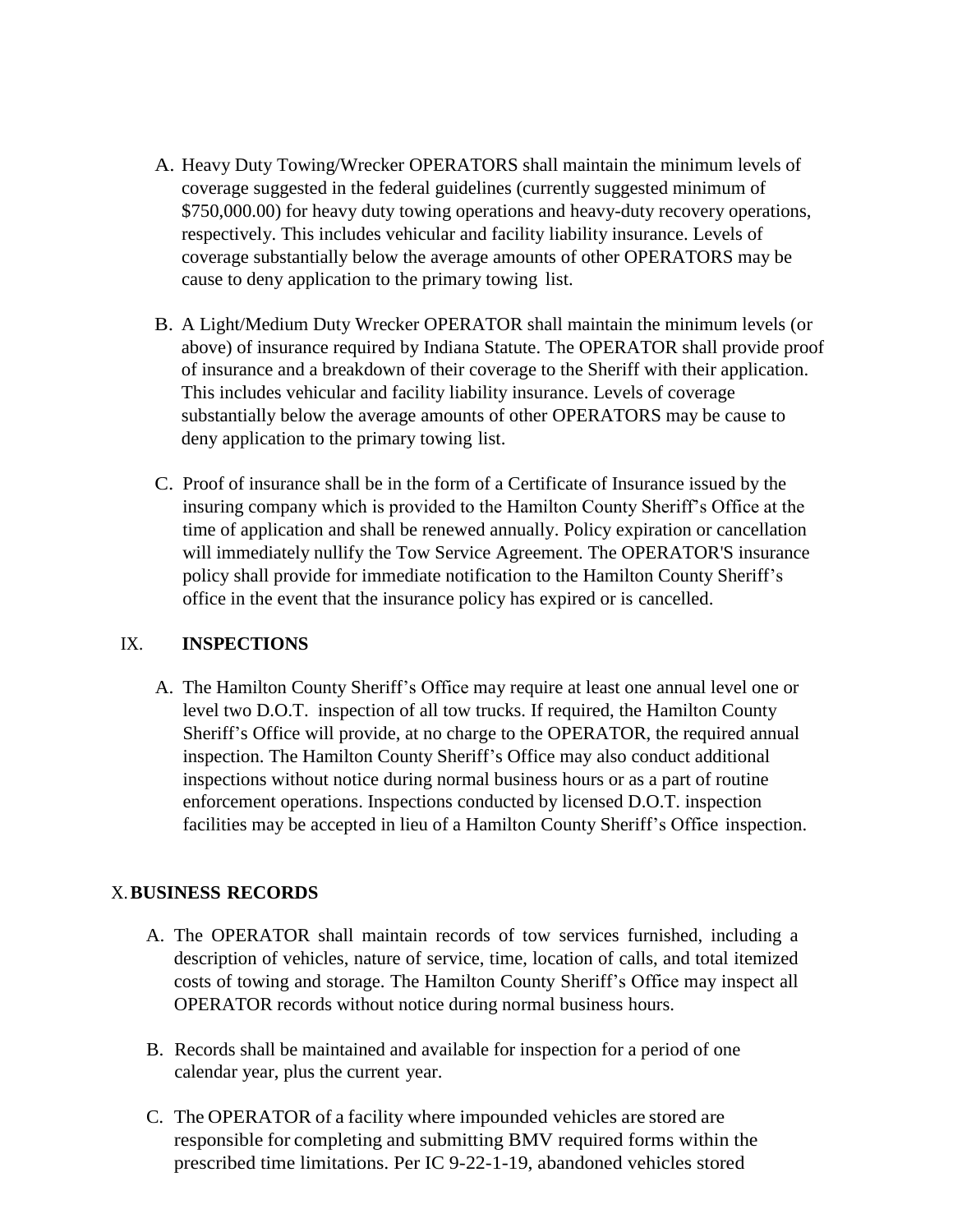require that the abandoned vehicle report be forwarded to the BMV within 72 hours. Refer to chapter IC 9-22-1 for more information.

D. Failure to maintain adequate records and/or failure to submit required forms or reports are grounds for immediate removal from the towing rotation list and will terminate the agreement.

# XI.**FINANCIAL INTEREST**

- A. No OPERATOR or applicant shall be directly involved in the towing related business of any other OPERATOR or applicant within the same TOWING AREA. Directly involved shall mean anything in common between OPERATORS or applicants with regards to any of the following:
	- business licenses
	- *insurance*
	- tow truck or equipment ownership
	- employees

OPERATORS with multiple locations may be included in more than one TOWING AREA if, at the discretion of the Sheriff, the tow truck response comes from the facility located in that area and there is a need for additional OPERATORS for that area. Each location must submit a separate application.

- B. Storage facilities owned by an OPERATOR, and shared with another OPERATOR, shall only be approved if the owner/OPERATOR charges for the space on a flat monthly rate rather than a vehicle by vehicle basis.
- C. The sale or transfer of controlling interest in a company shall immediately terminate the agreement without cause. The new owner(s) may immediately apply for rotation tow listing regardless of the ENROLLMENT PERIOD.

# XII.**MEETINGS**

A. The Sheriff or his/her designee may conduct meetings periodically to discuss issues concerning the Tow Rotation. These meetings shall be mandatory for the OPERATOR or his/her designee wishing to remain on rotation. The Sheriff or his/her designee will normally give the OPERATOR at least 14 days written notice of the meetings.

# XIV. **COMPLIANCE WITH LAW**

- A. The OPERATOR shall at all times comply with Federal, State, and local laws and ordinances applicable to the OPERATOR (Refer to Attachment B for some of the applicable laws and regulations).
- B. Any felony conviction of the OPERATOR involving stolen or embezzled vehicles, fraud related to the towing business, stolen property, or moral turpitude shall be cause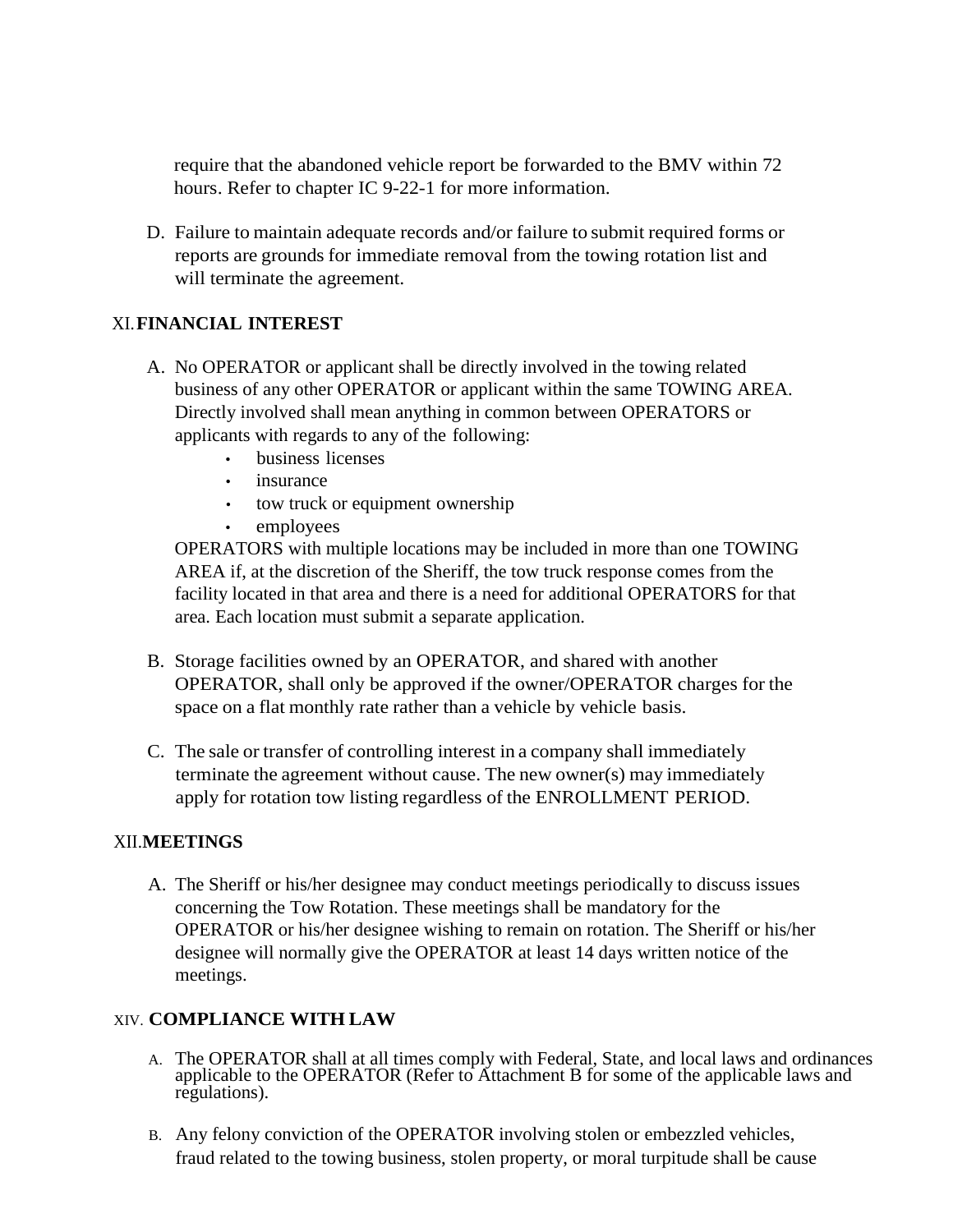for denial of application or termination of the agreement. Employees with similar violations may also be cause for denial or termination, at the discretion of the Sheriff.

# XV. **COMPLIANCE WITH AGREEMENT**

A. The OPERATOR agrees, as a condition of inclusion on the Rotation Tow List, to comply with the terms and conditions of this Tow Service Agreement. Furthermore, the OPERATOR agrees that failure by the OPERATOR or his/her agents to comply with these terms and conditions shall be cause for WRIT'TEN REPRIMAND or SUSPENSION from the Hamilton County Sheriff's Rotation Tow List. Violations of the Tow Service Agreement will be investigated by the Sheriff or his/her designee, The OPERATOR will be notified of the Sheriff's Offices findings within forty-five (45) days of the initiation of the investigation.

# XV. **SANCTIONS**

- A. The Sheriff shall use the following as a guide for sanctions against OPERATORS for violations investigated and found true. This is only a guide, with the Sheriff's Office retaining discretion for serious violations, such as criminal offenses.
	- 1st Violation within 6 consecutive months WRITTEN REPRIMAND
	- 2nd Violation within 6 consecutive months l MONTH SUSPENSION
	- 3rd Violation within 6 consecutive months 3 MONTH SUSPENSION
	- 4th Violation within 6 consecutive months 1 YEARSUSPENSION
- B. Nothing herein, shall be deemed to prohibit the Sheriff from immediately suspending any OPERATOR whose conduct is deemed, in the sound discretion of the Sheriff, to be a danger to the motoring public or who has engaged in conduct constituting a gross violation of the Hamilton County Sheriff's Office Tow Service Agreement.

# XVI. **HEARING/APPEAL**

A. In the event the Hamilton County Sheriff's Office serves the OPERATOR with a WRITTEN REPRIMAND or SUSPENSION, the OPERATOR may request a HEARING within seven (7) calendar days by submitting a request in writing to the Sheriff. If a HEARING is requested, it shall be held as soon as practical. The HEARING shall be conducted by the Sheriff or his/her designee. The OPERATOR shall be entitled to present all relevant facts and circumstances in support of his/her position. The OPERATOR shall be notified in writing of the decision of the Sheriff or his designee within fourteen calendar days of the date of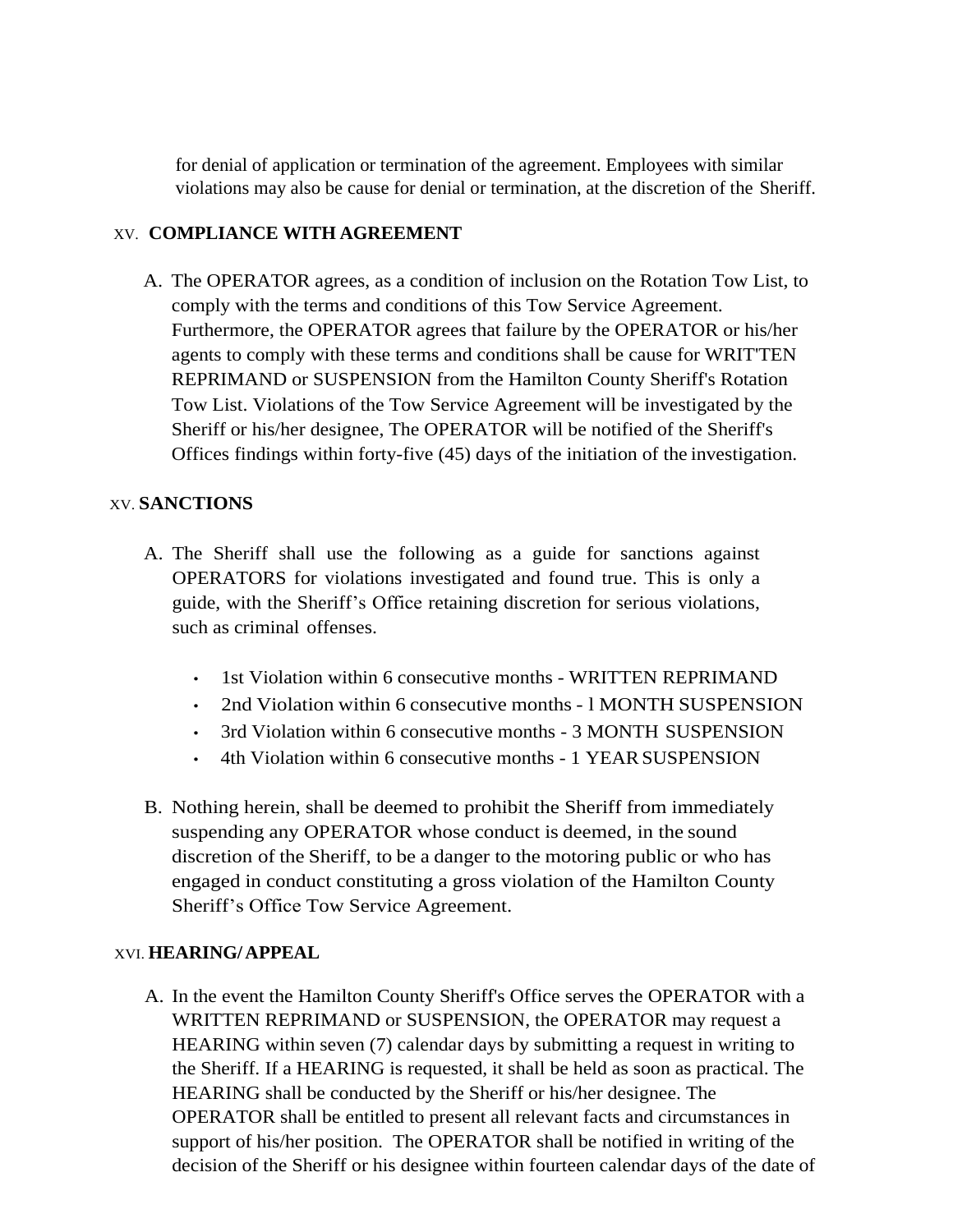the HEARING.

B. A SUSPENSION shall not take effect until the HEARING and APPEAL process has been exhausted, except for OPERATORS whose conduct is deemed to be a danger to the motoring public or whose conduct grossly violates the conditions of the Hamilton County Sheriff's Office Tow Service Agreement. If an OPERATOR fails to request a HEARING or APPEAL within the specified time or fails to appear at a scheduled HEARING or APPEAL, the action taken by the Sheriff shall be final.

# XVII. **CANCELLATION**

A. This agreement may be cancelled by either party without prejudice by giving written notice of at least thirty days, to the other party.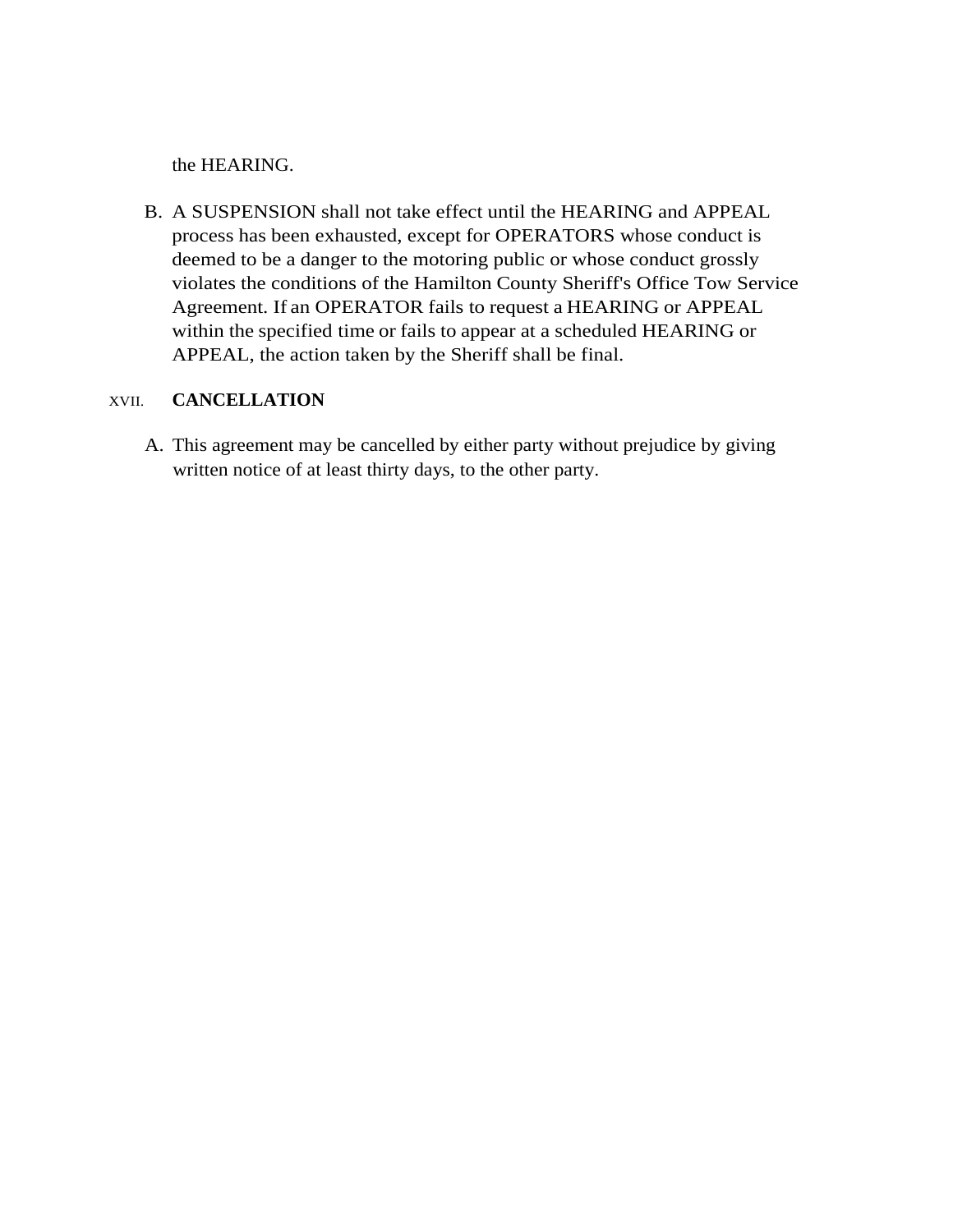

# XVM. **OPERATOR APPROVAL**

I certify that I have read and understand this Tow Service Agreement. I agree to abide by all provisions of this policy. I understand that myself, my agents, and my employees, in the performance of this agreement, shall act in an independent capacity and not as officers, employees, or agents of the Hamilton County Sheriff's Office or the State of Indiana.

|       | Title: |
|-------|--------|
|       |        |
|       |        |
| Date: |        |

The OPERATOR should copy this page and return the signed copy with the completed application to the Hamilton County Sheriff's Office.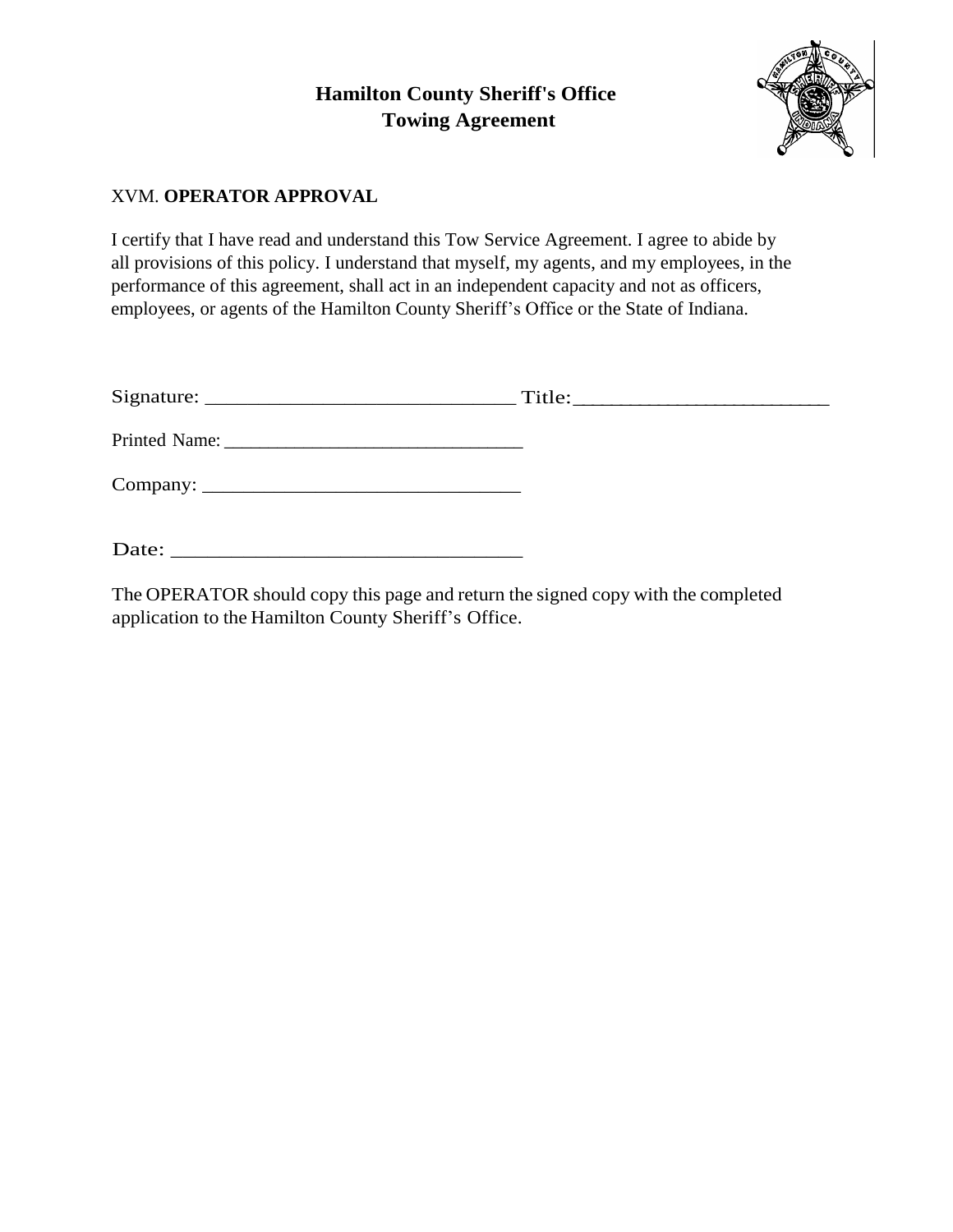

# **ATTACHMENT A**

### **DEFINITIONS**

### ALTERNATE LIST

The list of operators that will not routinely be used for towing related calls, BUT WILL BE CALLED UPON IN PERIODS OF high demand. Alternate list operators are not authorized for impounds. Hamilton County Sheriff's Office impounds must always be by an operator on the primary list.

#### ENROLLMENT PERIOD

The period of time when a tow company may submit an application for inclusion on the Hamilton County Sheriff's Office Rotation Tow List. The Enrollment Period may be continuous throughout the year, but must be posted at least once annually. The Enrollment Period will be open at least 30 days a year and will be opened at the discretion of the Sheriff.

#### HEARING

The final level of review for Written Reprimands or Suspensions. An informal process in which an Operator may present evidence or witnesses, which would show that an action (Written Reprimand or Suspension) was improper, or to mitigate the action taken. The Hearing will be conducted by the Sheriff, or his/her designee.

#### OIC

Officer in charge of the shift.

#### OPERATOR

A tow service which has been issued a Letter of Authorization, has signed the Tow Service Agreement, and is approved to receive Hamilton County Sheriff's Office referred calls.

#### PRIMARY LIST

That list of operators that will routinely be used for towing related calls. Hamilton County Sheriff's Office impounds must always be by an OPERATOR on the primary list.

#### RECOVERY VEHICLE

A tow truck or wrecker that has been registered and meets the requirements of Indiana Code 9-13-2-149.8 and Indiana Code 24-4-6-2.

#### RESPONSE TIME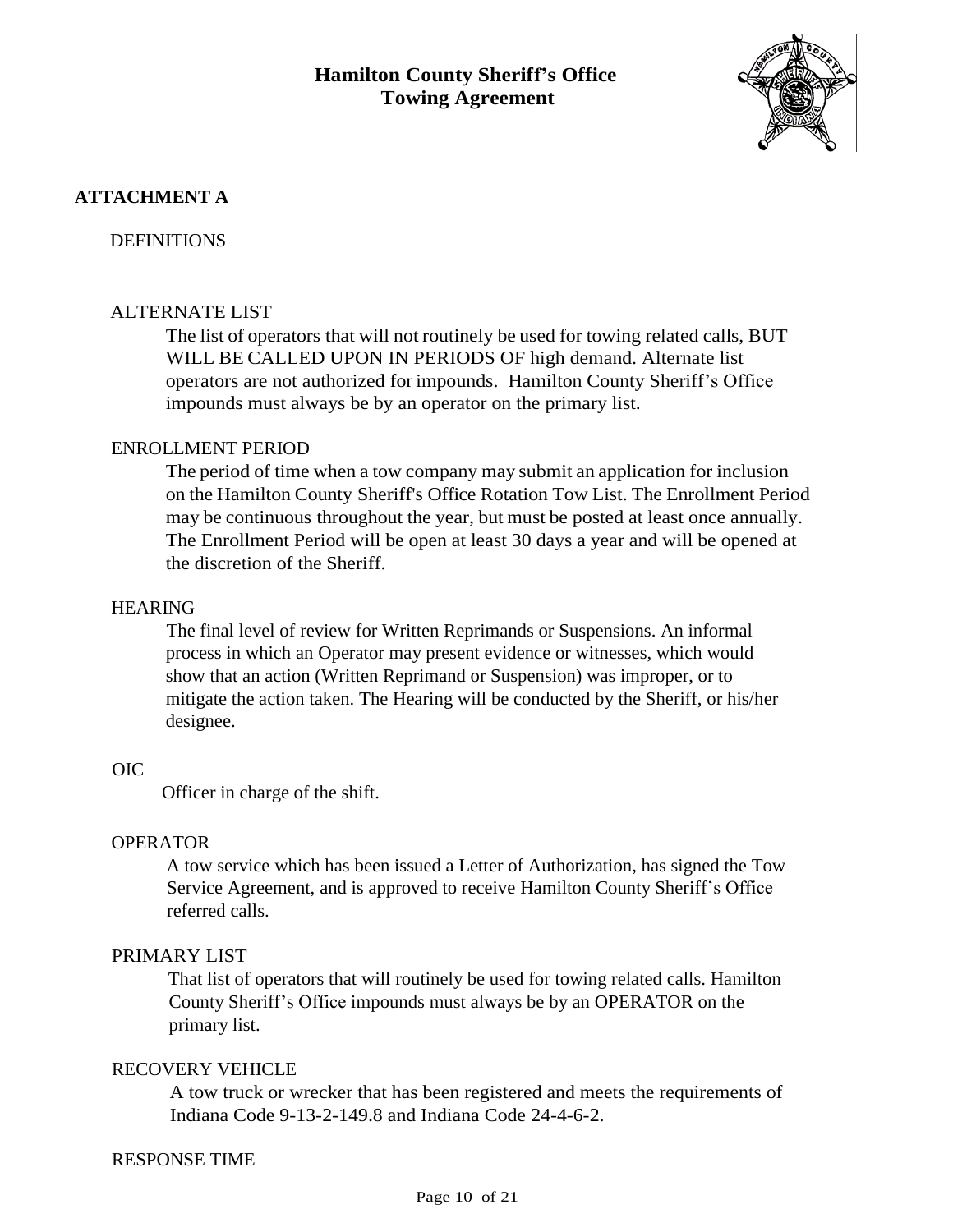The period of time from an Operator's notification by a Hamilton County Communications Dispatcher of a call to the arrival of the vehicle.

#### **SUSPENSION**

Removal of an operator from the Hamilton County Sheriff's Office Rotation Tow List for a specified period of time.

#### TOW TRUCK

A tow truck or wrecker as defined in Indiana Code 24-4-6-2. Also includes slide back carriers and wheel lift vehicles.

#### TOWING AREA

The geographical area in which an OPERATOR may receive Hamilton County Sheriff's Office referred calls. The number, as well as boundaries, of Towing Areas will be detained solely by the Hamilton County Sheriff to be in the best interest of the Department.

#### TOW SERVICE AGREEMENT

A document which sets forth the terms and conditions of an agreement between the Operator and the Hamilton County Sheriff's Office.

#### WAIVER OF REQUIREMENTS

Provides for temporary relief from selected terms and conditions of the Tow Service Agreement as specified in Section I.A.

#### WRITTEN REPRIMAND

A written notice to an OPERATOR, which specifies any violation(s) of the Tow Service Agreement, orders corrective action, and warns of further actions to be taken if corrective action is not taken.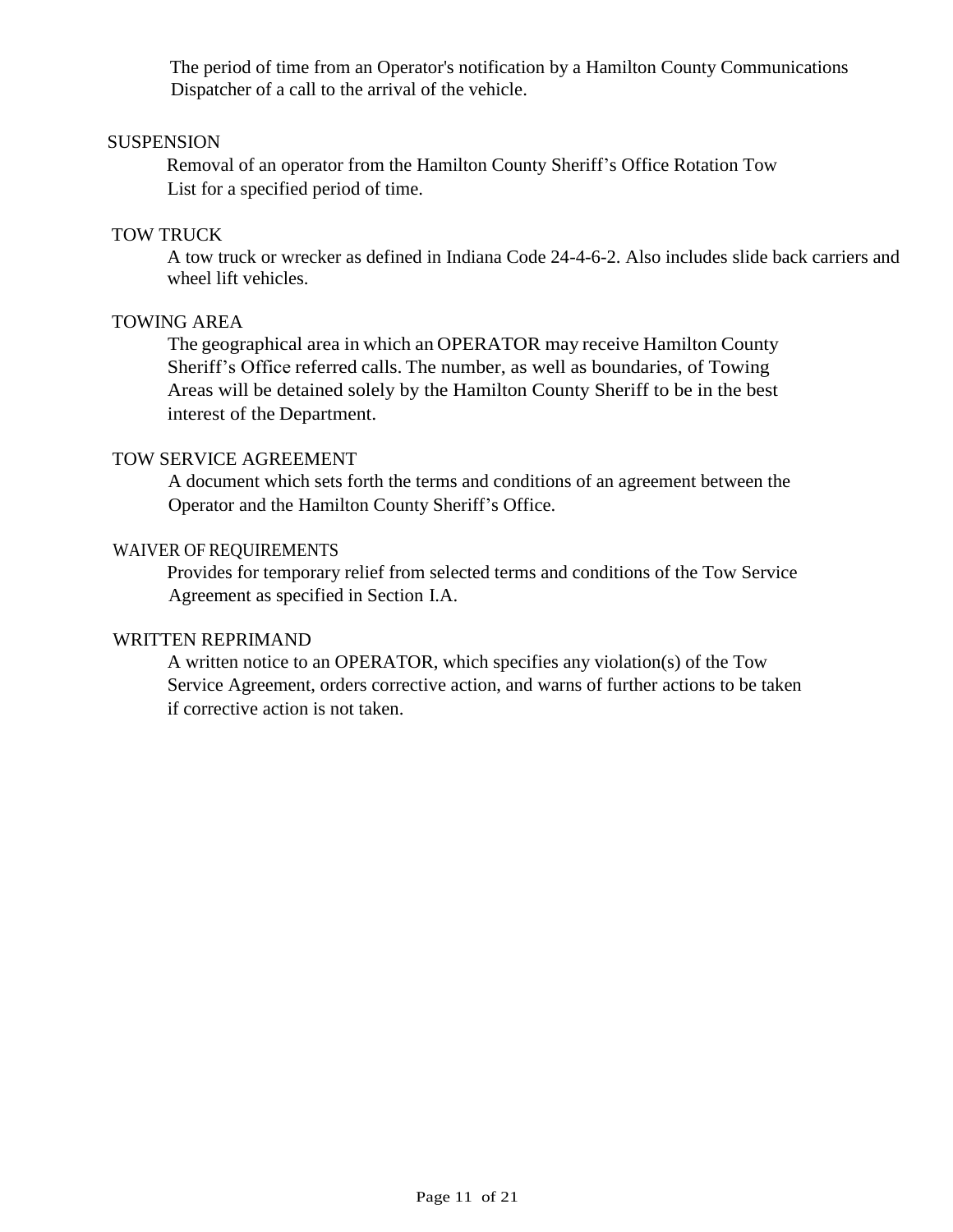

# ATTACHMENT B

The following Information is only a summary of some of the applicable laws and regulations that apply to towing services. Please refer to the complete federal and state statutes for more information.

**Indiana Code 9-13-2-179:** "Towing service" means a person that engages in moving or removing abandoned or disabled vehicles and, once the vehicles are moved or removed, stores or impounds the vehicles.

**Indiana Code 9-13-2-149.8:** "Recovery vehicle" means a truck that is specifically designed for towing a disabled vehicle or a combination of vehicles.

**Indiana Code 9-18.1-6-1:** Qualifications for registration as recovery vehicle: A vehicle that satisfies the following conditions may be registered as a recovery vehicle:

(1) The vehicle is capable of lifting and pulling a disabled, a wrecked, an abandoned, an improperly parked, or a burnt vehicle by attaching a pickup bar with an adequate chain or steel structured lifting apparatus to the vehicle in lift.

(2) The vehicle is equipped with a power-driven winch.

(3) The vehicle is equipped with proper emergency lighting for the recovery vehicle and the vehicle in lift.

(4) The vehicle is capable of attaching safety chains on the vehicle in lift.

(5) The vehicle is capable of traveling the highways safely at least at the minimum speed limit.

**Indiana Code 9-18.1-6-3:** Operation of Unqualified vehicle on highway

A person may not operate a vehicle on a highway:

(1) that is not qualified to register as a recovery vehicle under this chapter; and

(2) for the purpose of lifting and pulling:

(A) a disabled;

(B) a wrecked;

(C) an abandoned;

(D) an improperly parked; or

(E) a burnt;

vehicle.

A person that violates this section commits a Class C infraction.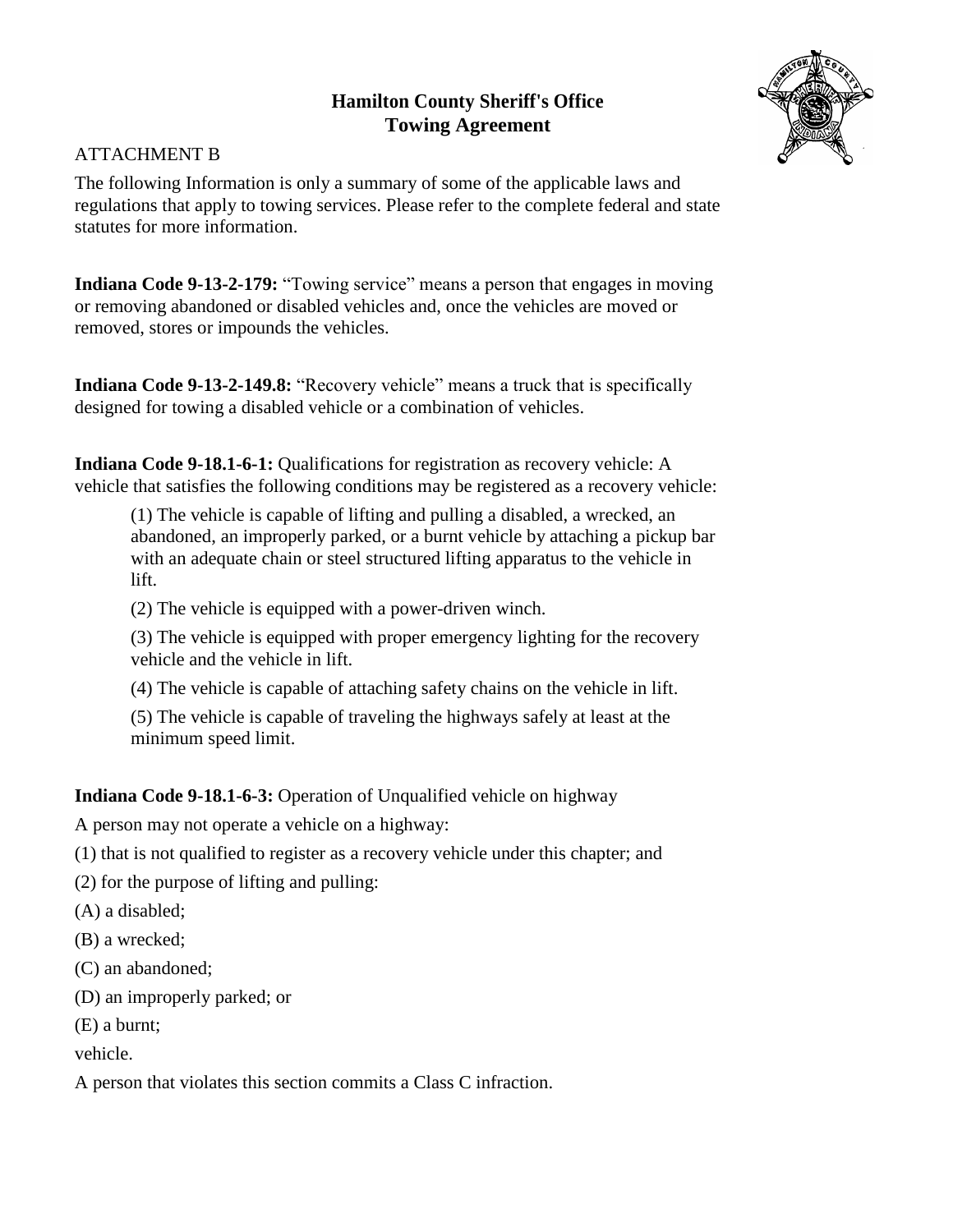

**Indiana Code 9-25-2-3:** Proof of financial responsibility

Proof of financial responsibility means proof of ability to respond in damages for the motor vehicle registered by a person for liability that arises out of the ownership, maintenance, or use of the motor vehicle in the following amounts:

- (1) Twenty-five thousand dollars (\$25,000) because of bodily injury or death of any one (1) person.
- (2) Subject to the limit in subdivision (1), fifty thousand dollars (\$50,000)) because of bodily injury to or death of two (2) or more persons in any one (1) accident.
- (3) Before July 1, 2018, ten thousand dollars (\$10,000) because of injury to or destruction of property in any one (1) accident. Beginning July 1, 2018, twenty-five thousand dollars (\$25,000) because of injury to or destruction of property in any one (1) accident.

# **Indiana Code 9-13-2-21:** Chauffeur

(a) "**Chauffeur**", except as provided in subsection (b), means a person:

> (1) operating a motor vehicle registered as having a gross weight of at least sixteen thousand (16,000) pounds but not more than twenty-six thousand (26,000) pounds for the purpose of transporting property for hire; or

(2) operating a private bus.

(b) "**Chauffeur**", for purposes of IC 9-25, means a person:

(1) who is employed for hire for the principal purpose of operating a motor vehicle upon the highways;

(2) who operates a motor vehicle while in use as a carrier of passengers or property for hire; or

(3) who drives or operates a motor vehicle while in use as a school bus for the transportation of pupils to or from school.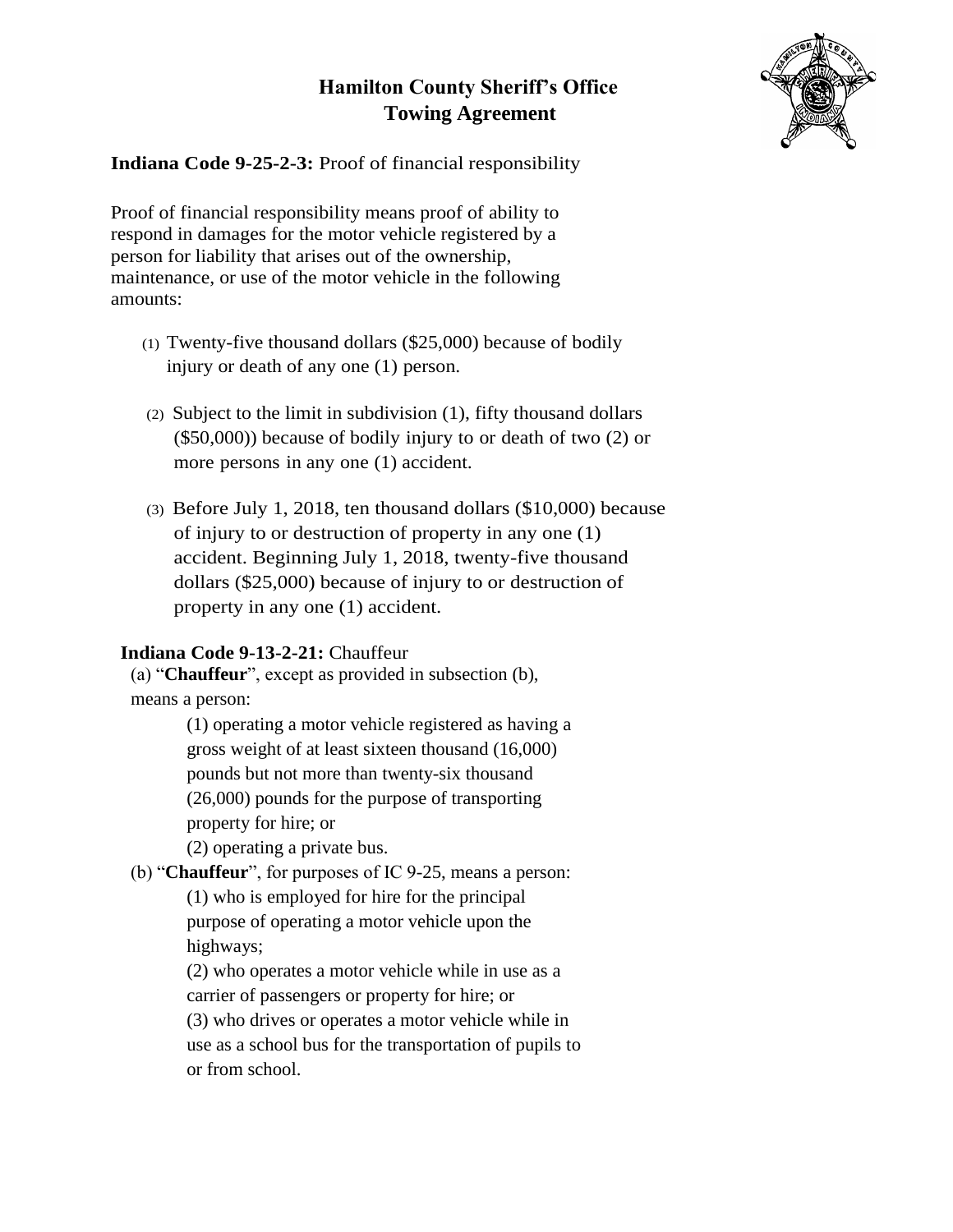

# **Indiana Code 9-13-2-31:** Commercial Motor Vehicle

Has the meaning set forth in 49 CFR 383.5

**49 CFR 383.5:** Commercial motor vehicle (CMV) means a motor vehicle or combination of motor vehicles used in commerce to transport passengers or property if the motor vehicle is a

(1) Combination Vehicle (Group A)—having a gross combination weight rating or gross combination weight of 11,794 kilograms or more (26,001 pounds or more), whichever is greater, inclusive of a towed unit(s) with a gross vehicle weight rating or gross vehicle weight of more than 4,536 kilograms (10,000 pounds), whichever is greater; or

(2) Heavy Straight Vehicle (Group B)—having a gross vehicle weight rating or gross vehicle weight of 11,794 or more kilograms (26,001 pounds or more), whichever is greater; or

(3) Small Vehicle (Group C) that does not meet Group A or B requirements but that either—

(i) Is designed to transport 16 or more passengers, including the driver; or

(ii) Is of any size and is used in the transportation of hazardous materials as defined in this section.

**Indiana Code 8-2.1-24-18:** Compliance with federal motor carrier safety regulations

# **49 CFR 383:** FEDERAL REGULATION ON COMMERCIAL DRIVERS LICENSE:

Commercial motor vehicle (CMV) means a motor vehicle or combination of motor vehicles used in commerce to transport passengers or property if the motor vehicle is a—

(1) Combination Vehicle (Group A)—having a gross combination weight rating or gross combination weight of 11,794 kilograms or more (26,001 pounds or more), whichever is greater, inclusive of a towed unit(s) with a gross vehicle weight rating or gross vehicle weight of more than 4,536 kilograms (10,000 pounds), whichever is greater; or

(2) Heavy Straight Vehicle (Group B)—having a gross vehicle weight rating or gross vehicle weight of 11,794 or more kilograms (26,001 pounds or more), whichever is greater; or

(3) Small Vehicle (Group C) that does not meet Group A or B requirements but that either—

(i) Is designed to transport 16 or more passengers, including the driver; or

(ii) Is of any size and is used in the transportation of hazardous materials as defined in this section

# **Indiana Code 9-20-2-3:** Disabled Vehicles; exemption

The movement of a disabled vehicle or combination of vehicles for a distance that does not exceed fifty (50) miles by a registered recovery vehicle or by a vehicle described is exempt from the dimension and weight limits under the article.

**Indiana Code 9-20-9-11:** Combinations of vehicles traveling less than 50 miles; exemption from permit

The movement of a disabled vehicle or combination of vehicles for a distance that does not exceed fifty (50) highway miles by a registered recovery vehicle or by a vehicle described in IC 9-18-13-5 is exempt from the requirements for permits under this chapter.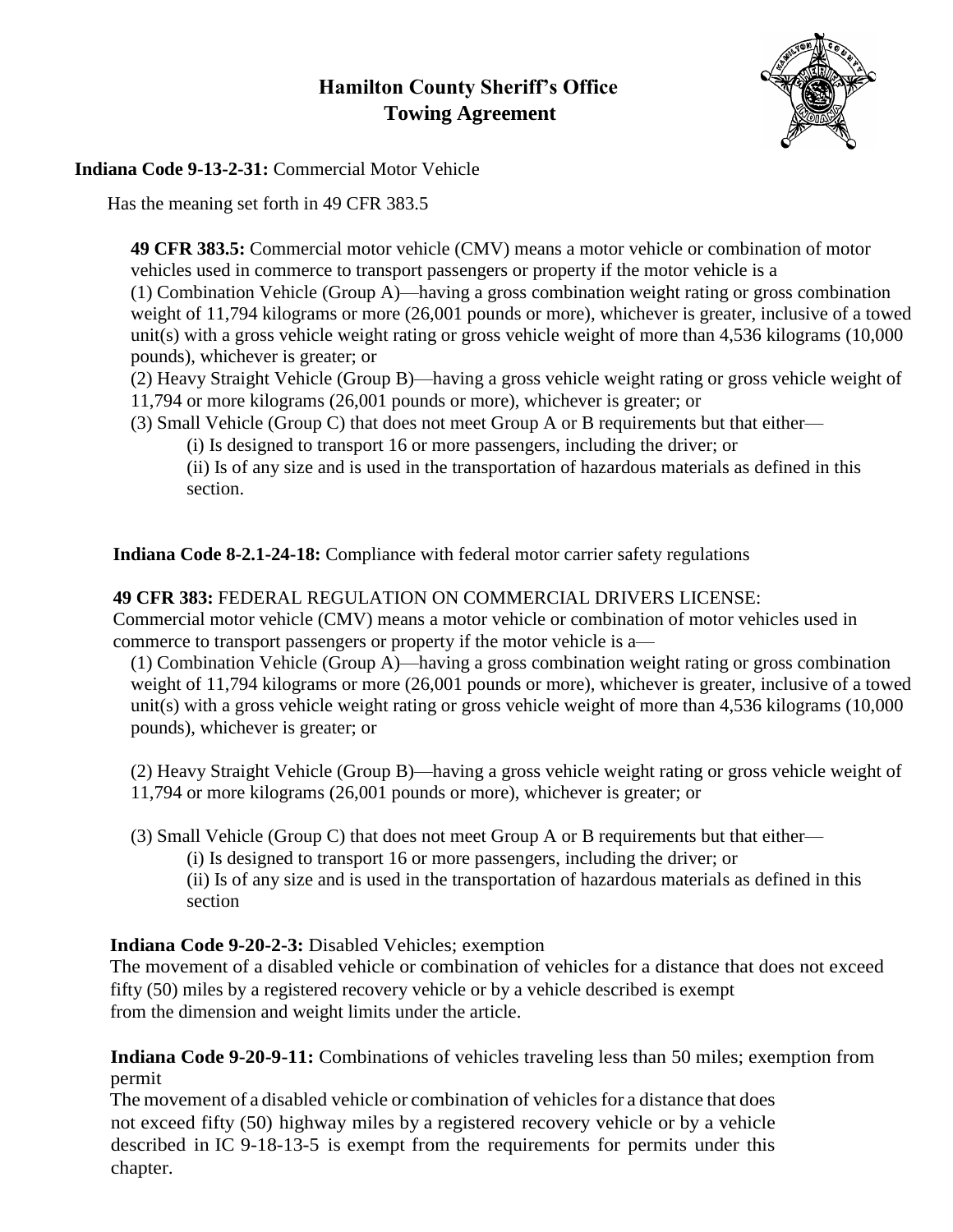

# **49 CFR 390.21:**

(a) General. Every self-propelled CMV subject to subchapter B of this chapter must be marked as specified in paragraphs (b), (c), and (d) of this section, and each unit of intermodal equipment interchanged or offered for interchange to a motor carrier by an intermodal equipment provider subject to subchapter B of this chapter must be marked as specified in paragraph (g) of this section. (b) Nature of marking. The marking must display the following information:

(1) The legal name or a single trade name of the motor carrier operating the self-propelled CMV, as listed on the Form MCSA–1, the URS online application, or the motor carrier identification report (Form MCS–150) and submitted in accordance with § 390.201 or § 390.19, as appropriate.

(2) The identification number issued by FMCSA to the motor carrier or intermodal equipment provider, preceded by the letters "USDOT."

(3) If the name of any person other than the operating carrier appears on the CMV, the name of the operating carrier must be followed by the information required by paragraphs (b)(1), and (2) of this section, and be preceded by the words "operated by."

(4) Other identifying information may be displayed on the vehicle if it is not inconsistent with the information required by this paragraph.

(c) Size, shape, location, and color of marking. The marking must—

(1) Appear on both sides of the self-propelled CMV;

(2) Be in letters that contrast sharply in color with the background on which the letters are placed;

(3) Be readily legible, during daylight hours, from a distance of 50 feet (15.24 meters) while the CMV is stationary; and

(4) Be kept and maintained in a manner that retains the legibility required by paragraph (c)(3) of this section.

# **Indiana Code 8-2.1-24-21:** Display of Identification on or in vehicle

A motor carrier shall display a United States Department of Transportation number or any other identification in the method required by the department on or in each motor vehicle the motor carrier operates.

**Indiana Code 6-6-4.1-2 – Indiana Code 6-6-4.1-4**: Applicability of chapter for Fuel Taxes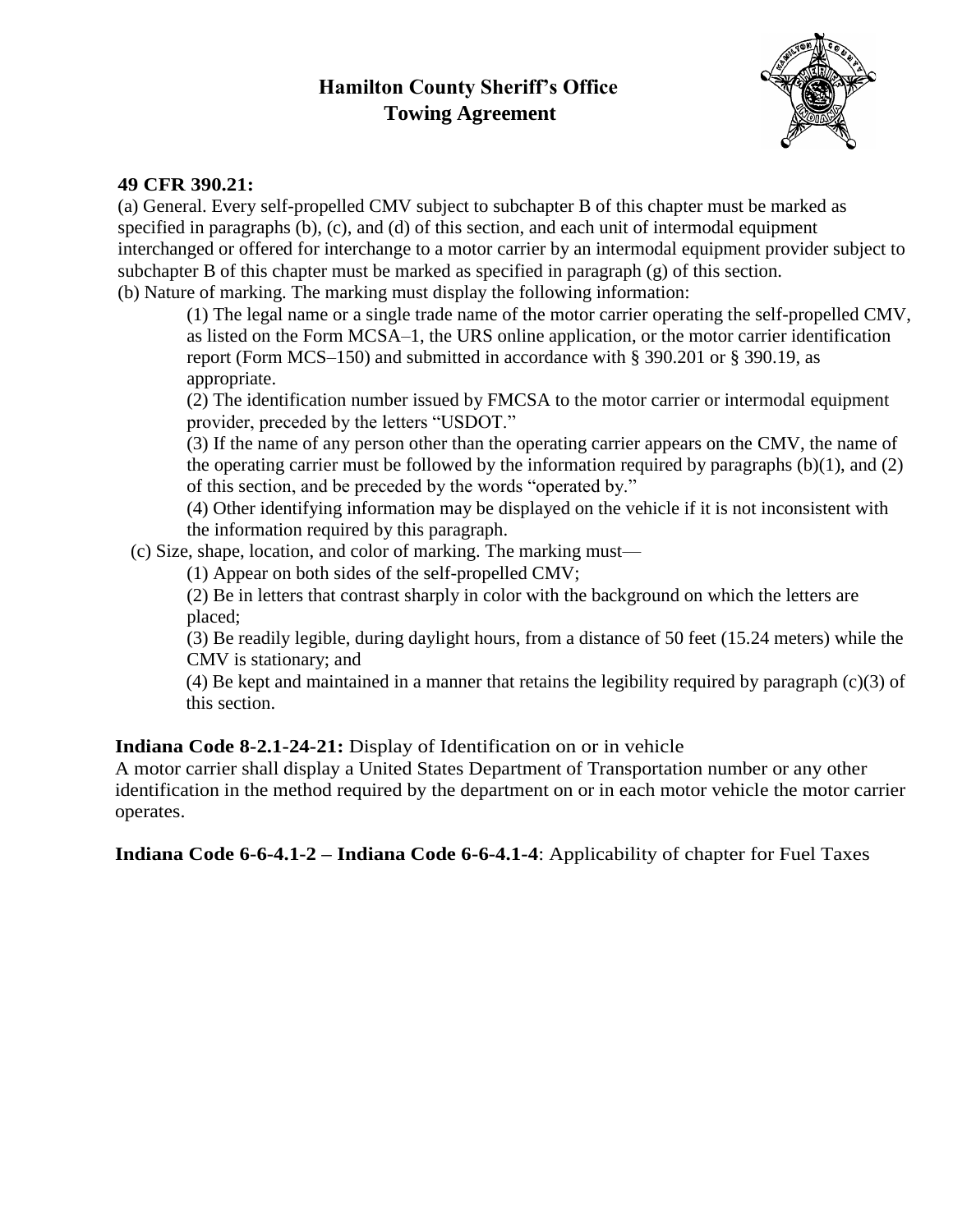

# **ATTACHMENT C**

# APPLICATION

The following application form must be completed in its entirety and submitted no later than the date established by the Hamilton County Sheriff's Office. Additional information and attachments must be attached to the application and submitted with the application. Failure to properly complete the application may be cause for elimination from the selection process. Any false information provided will be cause to exclude the OPERATOR from the selection process.

| 1. NAME OF TOWING SERVICE                                                                                                            |                              |                 |
|--------------------------------------------------------------------------------------------------------------------------------------|------------------------------|-----------------|
| 2. MAILING ADDRESS                                                                                                                   |                              |                 |
| <b>3. STORAGE LOT ADDRESS</b>                                                                                                        |                              |                 |
| 4. PHONE NUMBER (24 HOUR)                                                                                                            |                              |                 |
| 5. OWNER/CORPORATION NAME                                                                                                            |                              |                 |
| <b>6. MANAGER NAME</b>                                                                                                               |                              |                 |
| 7. TOW CLASS APPLIED FOR?                                                                                                            | LIGHT/MEDIUM<br><b>HEAVY</b> |                 |
| (Attach a separate sheet for each<br>class Applied. List all of the<br>equipment you have meeting the<br>requirements of that class. |                              |                 |
| 8. DRIVERS INFORMATION                                                                                                               | Attached?                    |                 |
| (Attach a legible photocopy of<br>the drivers license and medical<br>certificates for all tow turck                                  | <b>YES</b>                   | $NO^*$          |
| drivers.                                                                                                                             |                              | *If no, explain |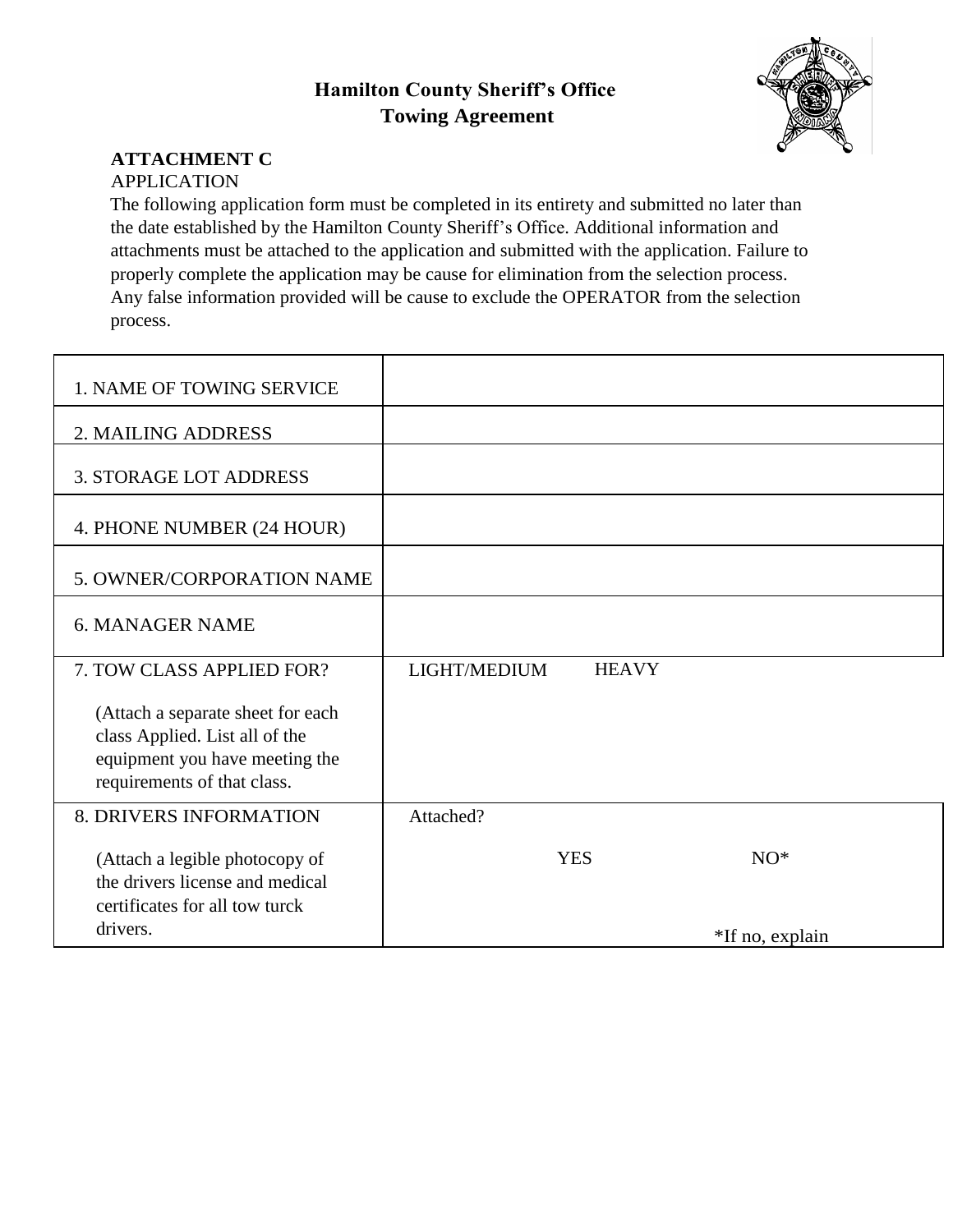

| 9. RATES AND FEES<br>(Attach a listing of your standard<br>charges for towing and storage.<br>Refer to section V of the<br>agreement. As a minimum,<br>standard rates for 1.) Hook up/tow;<br>2.) Labor rate; 3.) Per mile tow<br>rate; 4.) Service call rate; and 5.)<br>Storage rates (inside & outside) | Attached?<br><b>YES</b>  | $NO^*$<br>*If no, explain |
|------------------------------------------------------------------------------------------------------------------------------------------------------------------------------------------------------------------------------------------------------------------------------------------------------------|--------------------------|---------------------------|
| must be submitted.                                                                                                                                                                                                                                                                                         |                          |                           |
| 10. AVAILABLE 24 HOURS?                                                                                                                                                                                                                                                                                    |                          |                           |
| <b>WRECKER DISPATCH</b>                                                                                                                                                                                                                                                                                    | <b>YES</b>               | $NO^*$<br>*If no, explain |
| <b>VEHICLE RELEASE</b>                                                                                                                                                                                                                                                                                     | <b>YES</b>               | $NO^*$<br>*If no, explain |
| <b>ON-SITE LOT SECURITY</b>                                                                                                                                                                                                                                                                                | <b>YES</b>               | $NO^*$<br>*If no, explain |
| 11. PROOF OF INSURANCE<br>(Attach a copy of<br>insurance<br>See Section VIII for requirements)                                                                                                                                                                                                             | <b>Attached? YES</b>     | $NO^*$<br>*If no, explain |
| <b>12. SPECIALLY TRAINED</b><br><b>DRIVERS</b> (Class AA Only:<br>Attach list of employees that have<br>had training and are qualified for<br>recovery operations)                                                                                                                                         | <b>Attached? YES</b>     | $NO^*$<br>*If no, explain |
| <b>13. ARE YOUR VEHICLES</b><br>RADIO DISPATCHED?                                                                                                                                                                                                                                                          | <b>YES</b>               | $NO^*$<br>*If no, explain |
| 14. DOES YOUR COMPANY MEET<br>ALL OF THE REQUIREMENTS<br><b>SET FORTH IN THE</b><br><b>AGREEMENT?</b>                                                                                                                                                                                                      | <b>YES</b>               | $NO^*$<br>*If no, explain |
| <b>15. IS YOUR COMPANY</b><br><b>AFFILIATED WITH ANY</b><br><b>OTHER TOWING OR</b><br><b>AUTO SERVICE COMPANY?</b>                                                                                                                                                                                         | YES*<br>*If yes, explain | NO                        |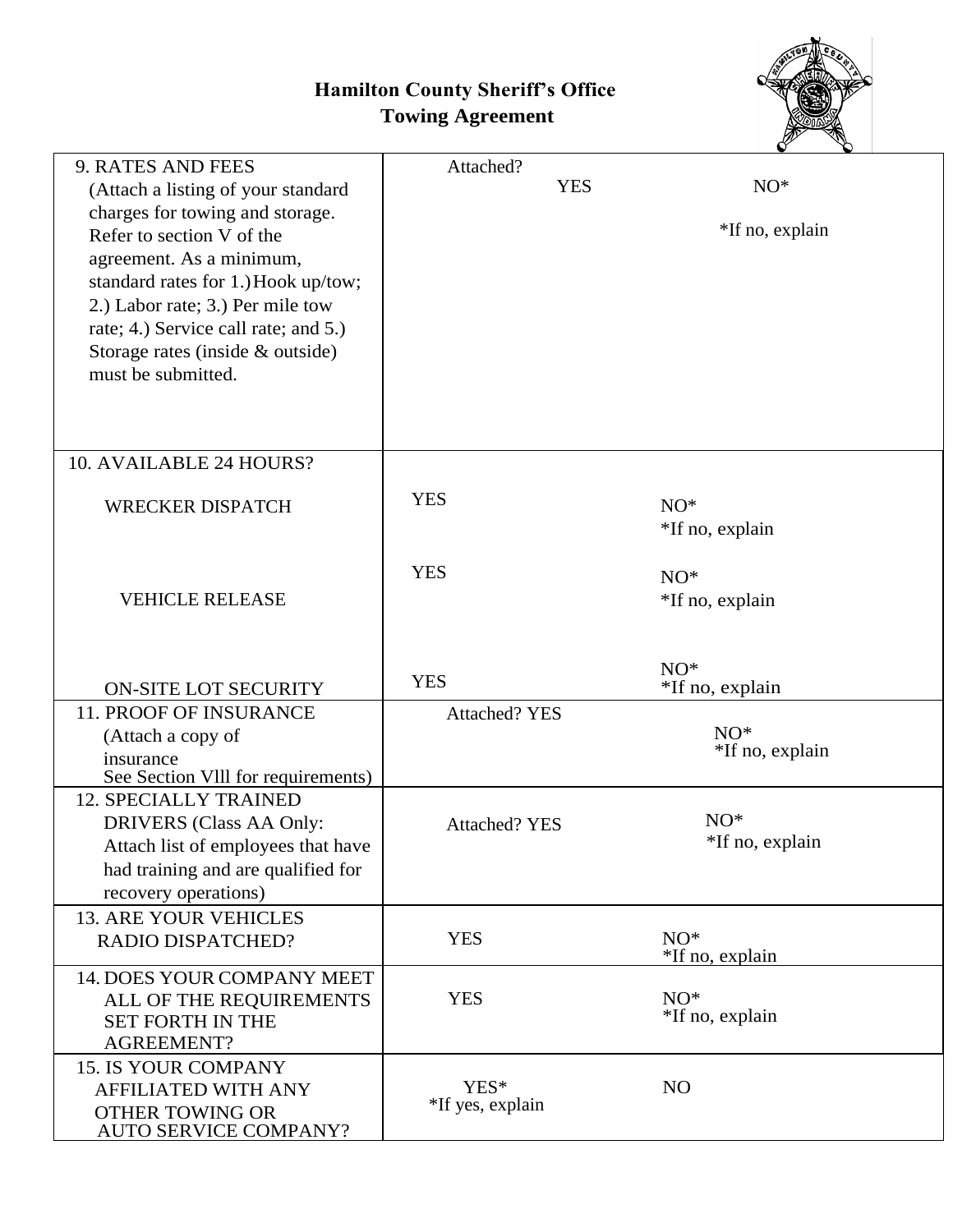

| 16. DO YOU USE AN           |                  |    |  |
|-----------------------------|------------------|----|--|
| <b>ANSWERING SERVICE</b>    | YES*             | NO |  |
| TO ANSWER CALLS AT          | *If yes, explain |    |  |
| ANY TIME OF THE DAY?        |                  |    |  |
| (Refer to section VI)       |                  |    |  |
| 17. HAS THE COMPANY         |                  |    |  |
| PERFORMED NATIONAL          | YES.             | NO |  |
| <b>BACKGROUND CHECKS ON</b> |                  |    |  |
| <b>ALL EMPLOYEES?</b>       |                  |    |  |
|                             |                  |    |  |

Return completed application (pages l 7-18), supporting information, and Operator

approval (page 9) to:

Major John Lowes Hamilton County Sheriff's Office 18100 Cumberland Rd. Noblesville, Indiana 46060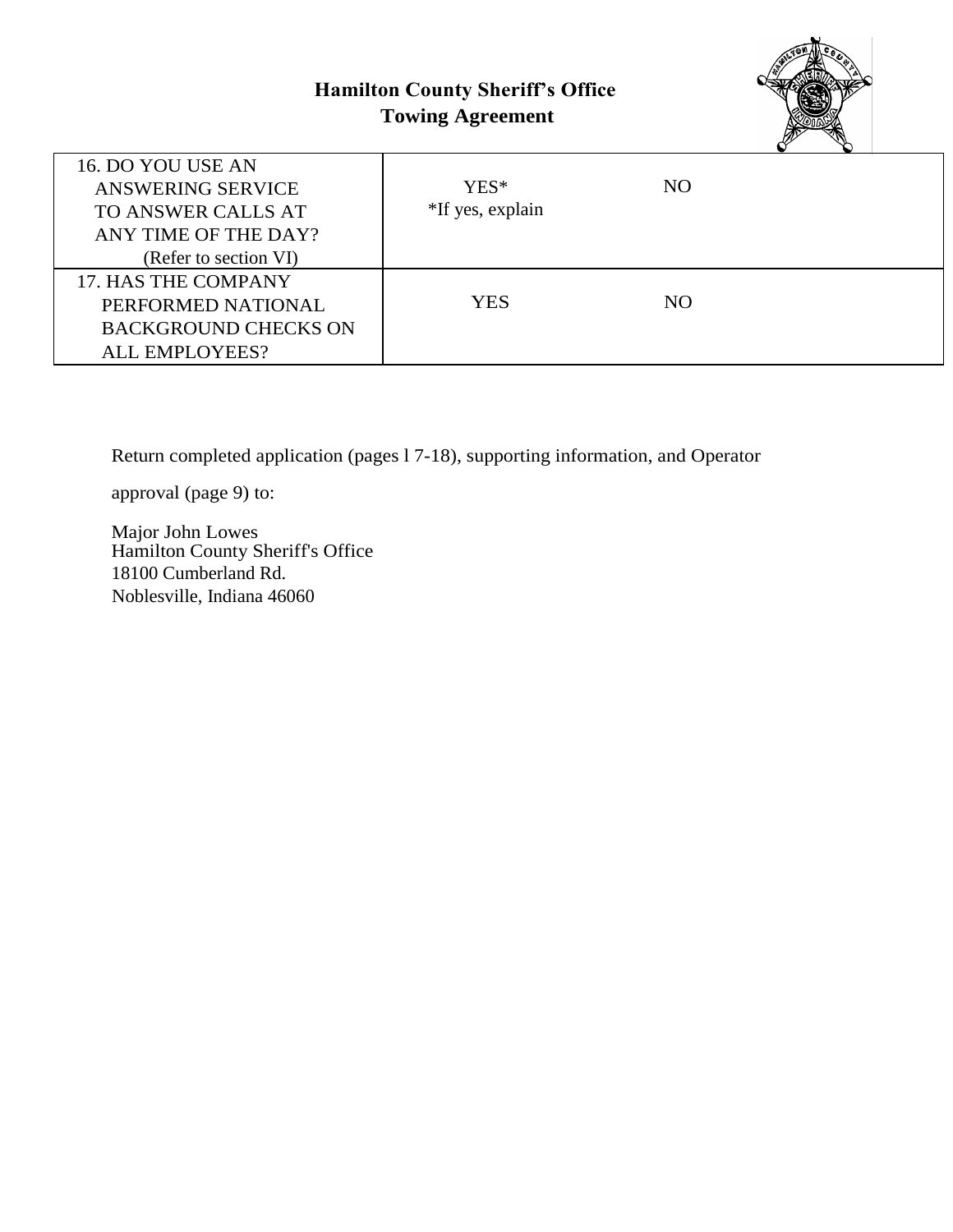

# **ATTACHMENT D**

# LIGHT/MEDIUM WRECKER **CHECKLIST**

Use this checklist to ensure that all required items are submitted with your application.

# ITEM

- 1. DRIVER INFORMATION
	- A. Copy of each driver's license
	- B. Copy of each driver's medical certificate

# 2. RATE AND FEE LIST

- A. Standard hook up and tow
- B. Labor rate
- C. Per mile tow rate
- D. Service call rate (if applicable
- E. Storage rate (inside and outside)
- 3. TRUCK AND EQUIPMENT LIST (see page 4)
- 4. INSURANCE CERTIFICATION
- 5. SIGNED OPERATOR APPROVAL (Page 9)
- 6. COMPLETED APPLICATION (Pages 17-18)
- 7. TRAINING CERTIFICATES INCLUDED